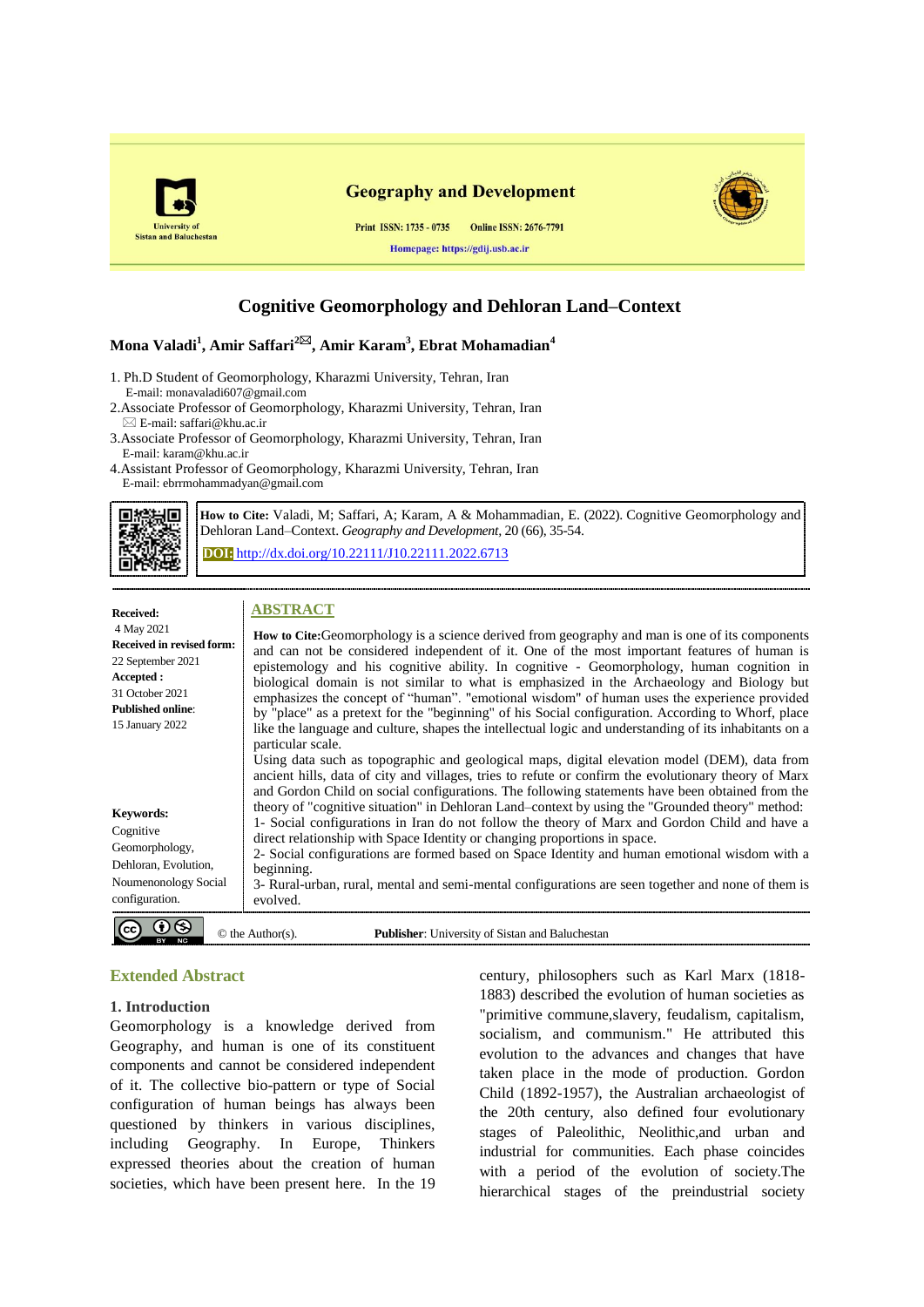include three evolutionary stages: savagery, barbarism, and civilization. According to the definition of the term "evolution" in two theories of Marx and Gordon Child can be realized that this term has the concept of historical method. Now the question is whether we can meet two steps of evolution in the "historical method" at the same time? As in the evolutionary course of the man who can't see two stages of childhood and youth together, the evolution of communities also has such a situation?

To answer these questions, in this article, the social configurations of the Dehloran Land-context in southwest Iran were studied by the periphrastic view.

#### **2. Methods and Material**

Using data such as topographic and Geological maps, digital elevation model (DEM), data from ancient hills, data of townships tries to refute or confirm the evolutionary theory of Marx and Gordon Child on social configurations. To organization the above data, theirs was conducted with the Noumenonology<sup>1</sup> method of Isfahan school.Noumenonology is putting on Space Identity and the Spirit of place. The Noumenonological can provide a deep insight into the geographic phenomena for the researcher. The "Grounded theory" express the propositions.

#### **3. Results and Discussion**

l

The place, in turn, has a position and rank in space and is a selector and chooser point that select its audience. Space Identity and emotional wisdom human assist him in which proportion adjusting with the place that established the Original position(Rawls,1972), the cooperation genesis, and Social configuration with its specific civilization. The most important characteristics of a human are his cognition and cognitive abilities. Thus, a new branch of Geomorphology was established and called cognitive Geomorphology. Cognitive geomorphology is the understanding of Space Identity and its contribution to the meaning of biocollective patterns of Social Configuration. In cognitive Geomorphology, human cognition is not similar to a biological domain or what emphasize in Archaeology but emphasizes the concept of a  $human<sup>2</sup>$ .

Natural environments have specific characteristics and attractions. The difference in these traits causes the humans different behaviors exhibit in the face of them. Hence, the behavioral organization, distribution of power, and efficient environment in the residents of each region see in different forms. In cognitive Geomorphology, such a community that an independent identity has is called social configurations. It can claim that the effect of Space Identity on all social, cultural, and structural products of residents of that Land–context is quite tangible.

In cognitive Geomorphology, any residential and social community has a legal, cultural, and structural system is called "civilization. The Static civilization and Nomadic civilization apply social configurations (Mohammadian 2017).

In 8000 B.C, there was a lake in the Dehloran Land–context where the "Horneshini configuration" formed around it, and today they are seen as ancient mounds around the lake. In the thermal period, the lake became dry. This subject led to a change in Space Identity. Residents abandoned farming around the lake and finally discovered a primary irrigation technique between 5,500 and 5000 B.C onte Tapeh Sabze (Majidzadeh,1989). They reached harmony by replacing the configurations with the Herding system. Despite significant climatic oscillations and drying lake, few residents remained there until Sasanian and early Islamic periods. With a change of Space Identity due to become dry of the lake, residents left the plain about 1250 BC and delivered it to the herdsman nomad.

-

<sup>1-</sup>In Hegel's philosophy, objective appearance & tangible was called Phenomen and what reality and spirit of phenomena were called noumenon, such as Spirit of Place. So, against other Phenomenologists, in this article, Noumenonology equals Phenomenology.

<sup>2</sup>*-*A human was first recorded in the mid-13th century, and owes its existence to the Middle French human *"*of or belonging to man." That word, in turn, comes from the Latin humanus*,* thought to be a hybrid relative of homo*,* meaning "man," and humus*,* meaning "earth." Thus, a human*,* unlike birds, planes, or even divine spirits up above, is a man firmly rooted to the earth.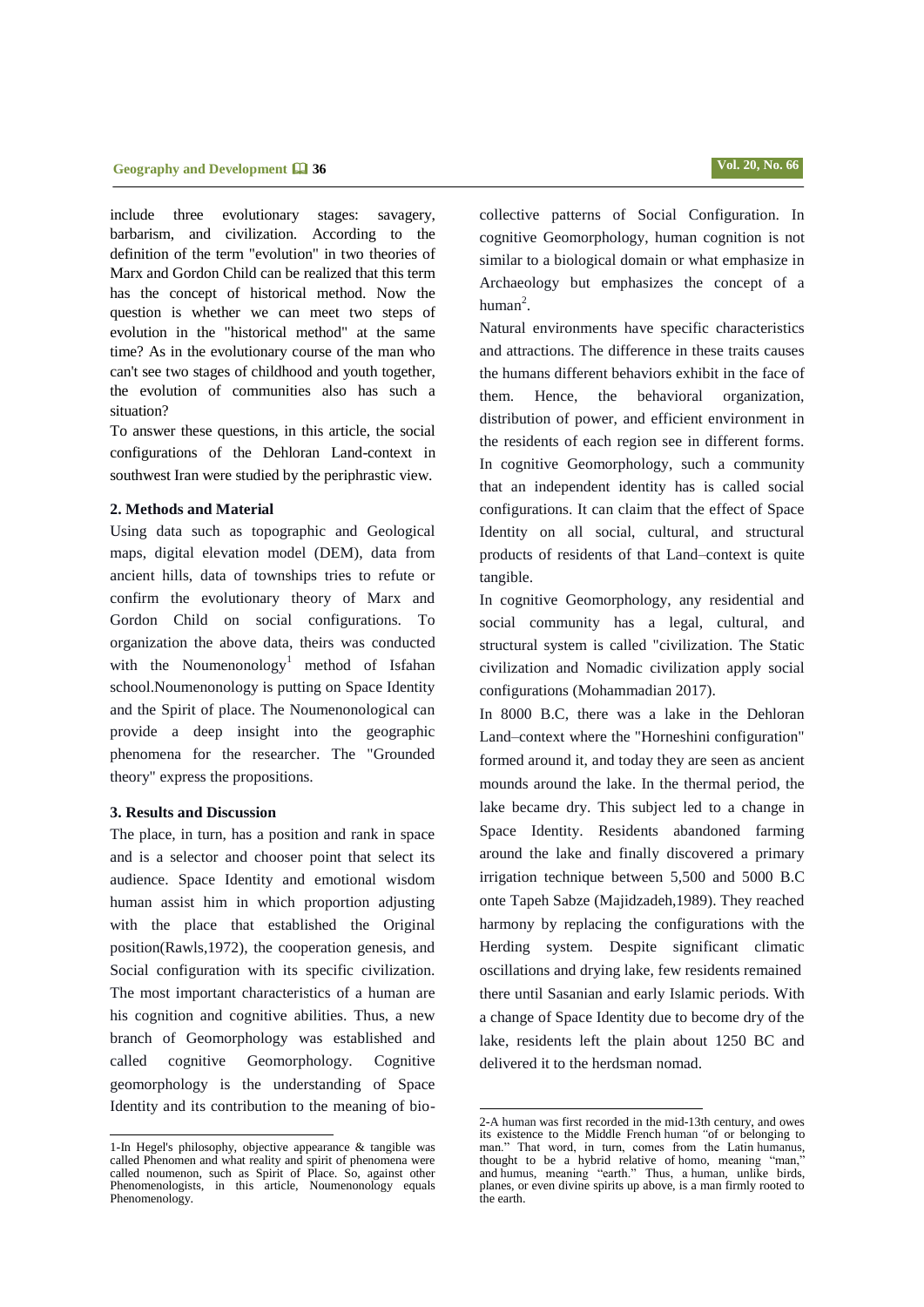Hamdollah Mostofi, the author of the eighth century, writes that the Bayat area has been a green place with orchards, agriculture, and palm trees. During the Gajar period, Mahmood mirza khan Gajar (1245) refers to Dehloran and Deh Bayat. Moradi Moghaddam (2017) concluded by examining more than 70 documents of purchase and selling in the Dehloran (from the middle of the Zandieh period to the middle of the Gajar period) that the village of Dehloran has been a green place with orchards, agriculture, and palm trees.

French Henry Layard in 1884 described the Dehloran as a village into the palm trees whom residents had been uninhabited the first of January, and they had migrated to their pastures to graze their cattle.

In 1941, Razmara had described Dehloran as follows: Dehloran is located in the plain no tree, and there is not enough water. Nazarian has written in the book Urban Geography (2006): In 1937, Ilam city was one of the townships of Kermanshah province (fifth province), and Dehloran was one of the parts of Ilam city. In 1964, Dehloran became a city.

## **4. Conclusion**

From 8000 BC, in Dehloran Land–context, social configurations have been formed in configurations Horneshini, the eighth century until now, configurations Horneshini have changed to the semi-nomadic and nomadic social. Also, with a change in space (Takhte Qapoo law), rural and then rural-urban configurations have been created. The following statements have been obtained from the theory of "cognitive situation" in Dehloran Land– context by using the Grounded theory method:

1-Social configurations in Iran do not follow the opinion of Marx and Gordon Child, who have a direct relationship with Space Identity or changing proportions in space.

2-Social configurations formed based on Space Identity with an Original position that organizes a Space pattern of coexistence according to the type of Space Identity.

3-Rural-urban configurations, rural configurations, Nomadic, and semi-Nomadic configurations are seen together in joint space, and none of them is not an evolution from another.

1- Philosophic attitude is an essential matter for foundation of a consistent and reliable Noumenonology *(Novali, 1365)*. Hence, Hegel Noumenonolgy is considered as a philosophic fund of "Noumenonology in Geomorphology". In Hegel philosophic Noumenonology, concrete realities and it model what a latent inside and spirit of phenomena and it called Noumenonology. "So against of other Phenomenologists, in this research phenomenology equals to Phenomenology and Noumenonology equals to Noumenonology.

### **5. Refrences**

- Ahmadinejad, Maryam, Yaser Aminroaya, Mahmoud Ganjbakhsh (2016). Traditional and modern slavery in international law and slamic opinion with regard to the condition of women and children, Comparative Law Review, Volume 7, Issue 1, PP.23-52. https://jcl.ut.ac.ir/article\_58598\_437c8d71c81604f4edb e84f86c7783ac.pdf
- AlaeeTaleghani, Mahmoud (2007).Geomorphology of Iran, Publication ghomas. http://ghoomes.ac.ir
- Asghari, Airreza (2016). Measures and methods for measuring and distribution of water in Iran, Social and Economic History Studies, Volume5, Issue2, PP.1-16. https://economichistory.ihcs.ac.ir/article\_1841\_82afe

 $9$  $147.789$ f $258.3979$ 

- Azimi Rad, Samad, Shahram Roustaei, Davood Mokhtari, Seyed Assadollah Hejazi, Mojtaba Yamani (2017). Paleogeomorphology of successive dam lakes and its effects on the civilization in Saymarreh region, Quaternary Journal of Iran[, Vol.3,](https://www.sid.ir/en/journal/JournalListPaper.aspx?ID=190047) Num , PP. 91- 105. <http://journal.iranqua.ir/article-1-164-fa.html>
- Child,Gordon (1978). Man Makes Himself, Translated by Ahmad Karimi Hakak, Mohammad Hal Atai, Pocket Books Company in collaboration with the Franklin Publishing Institute.
- Claude Rivière(2019).An Introduction to Anthropology, Translated byNasser Fakuhi, Publication nei.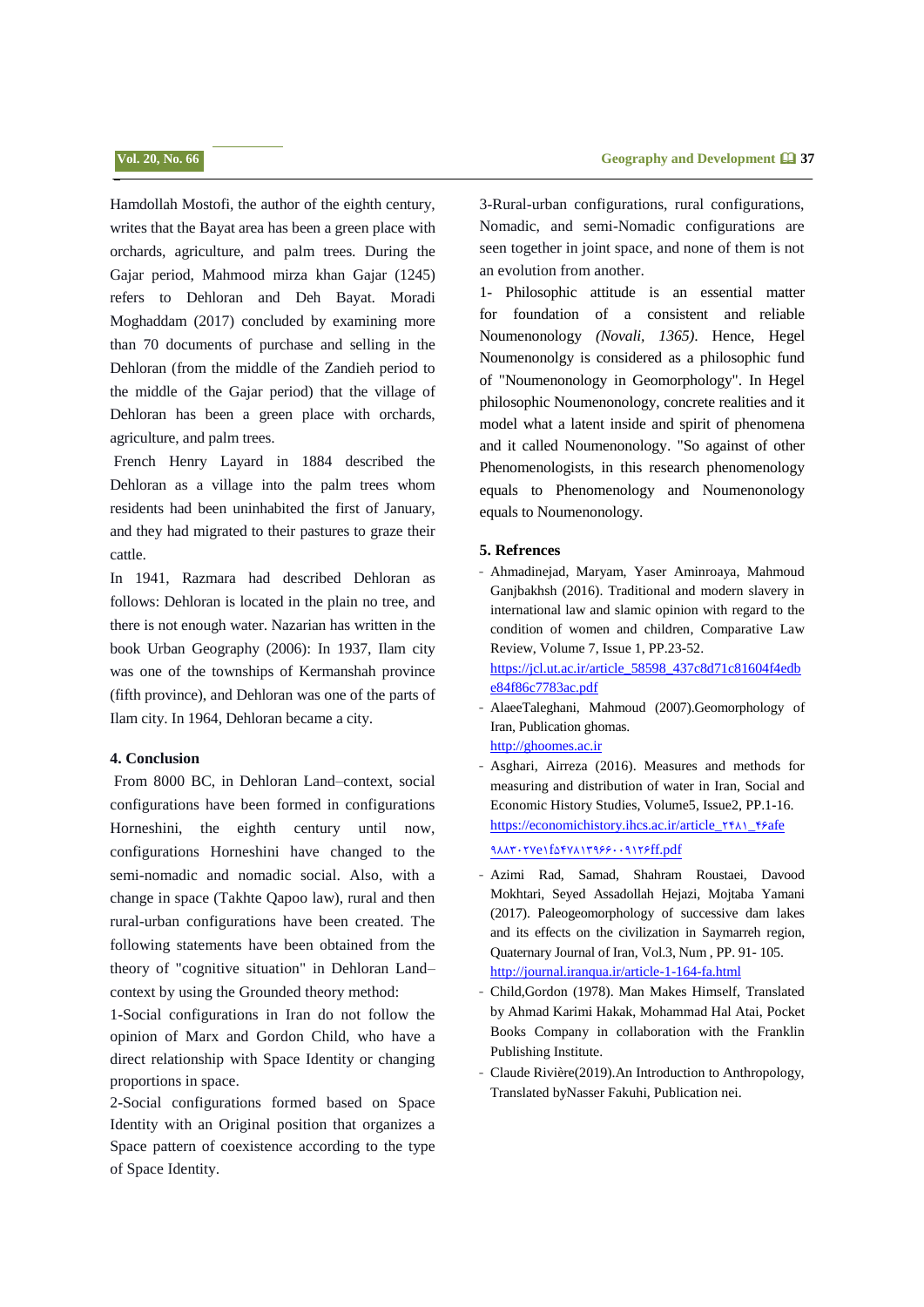## **Figure 12 Solution Security 2015 See Security 2015 Vol. 20, No. 66 Vol. 20, No. 66**

- Darabi, Hojat (2018). Revisiting Stratigraphy of Ali Kosh,Deh Luran Plain,Pazhohesh-Ha-Ye Bastanshenasi IRAN, Volume 8, Issue 16,No.16, PP.27-42. Doi: 10.22084/nbsh.2018.14908.1661 https://nbsh.basu.ac.ir/article\_2298\_e90525a5b59abf80 4ed563b25ffa2761.pdf
- Farajzadeh, Manouchehr, Ezatullah Selajgeh (1999). Potential assessment of groundwater using GIS (Study area: Dehloran plain),Modares Humanities, Number 13, PP.39-54.

<http://ensani.ir/fa/article/journal-number/26918/>

- Hillier, Bill (2007). Space is the machine, a configurational theory of architecture, this electronic edition published in 2007 by: Space Syntax 4 Huguenot Place, Heneage Street London E1 5LN United Kingdom. https://citeseerx.ist.psu.edu ›
- Hillier, Bill. Hanson, Julienne (1984). The Social Logic of Space, Published by Press Syndicate University of Cambridge, 276 Pages. http://www.canbridge.org
- Hole, Frank. Kent, V. Flannery James A. Neely (1969). Prehistory and Human Ecology of the DEHLORAN Plain an Early Village Sequence from Khuzistan, Iran. http://www.fulcrum.org
- Hole, Frank. Kent (1969). DEHLORAN, Encyclopedia Iranica,Vol.VII,Fasc.2,PP.221-223OriginallyPublished: December 15, 1994, Last Updated: November 18, 2011. https://iranicaonline.org/articles/dehloran
- Javadi, Roghaye (2012). Marx's philosophical thoughts, Parseh, 18-19, PP.53-79. http://historyelmi.mihanblog.com
- Kennedy, A. Barbara (1992). Hutton to Horton: views of sequence, progression and equilibrium in geomorphology, Geomorphology 5, Elsevier Science Publishers B.V. PP 231-250. [https://doi.org/10.1016/0169-555X\(92\)90006-AGet](https://doi.org/10.1016/0169-555X(92)90006-A)  rights and content
- Mahmudi, Farajollah (1988). Evolution of Iran's Ruggedness in the Quaternary Geographical Research Quaternary, Volume23, Issue0, PP.5-43. https://jrg.ut.ac.ir/article\_14136\_fd241d785895154764 3a97892cf21265.pdf
- Moradi E, Abas Nejad H, Naseri V. (2018). Investigating and identifying the granary architecture in the living of Zagros Semi Nomadic people in Ilam Province, Housing and Rural Enviroment, Volume17, Number 162, PP.39-54.

http://jhre.ir/article-1-800-fa.html

- Mohamadian E, Safari A. Ramesht M H. Karam A (2017). Relativism in urban Geomorphology Case study: Ahvaz Urban Region, Thesis Supervisory: Dr. Amir Saffari, Dr. Mohammad Hossain Ramesht Faculty of Geographical Sciences, University Kharazmi.
- Mohamadiyan Ebrat, Safari Amir. Ramesht Mohammad Hossien. Karam Amir (2019). The Syntax Logic of Settlement in Khuzestan Plain, [Volume](https://www.sid.ir/en/journal/JournalListPaper.aspx?ID=190047) 9, [Issue33,](https://www.sid.ir/en/journal/JournalListPaper.aspx?ID=190047) PP.147-160. Doi: 10.22111/gaij.2019.5145. https://gaij.usb.ac.ir/article\_5145\_477910d3361992cbd d71c8e05c07c521.pdf
- Moradi Moghadam, Murad (2017). Dehloran Gardens from myth to reality (Author's Writing).
- Masudian A (2012). Iran's Weather. Publishers: Sharieh Tuss.

## http://chaponashr.ir

- Paoli Yazdi, Mohammad Hossein, Majeed Labbafe Khaniki (1998). Fenjun (Copper bowl) Geographical Researches, Volume 2-3, Issue 49-50, PP.47-73. http://ensani.ir/fa/article/233375/
- Qajar, Mahmoud Mirza (2011). Hesam era (Lorestan and Khuzestan travelogue), Publishing Institute Miraseh Maktoob.

## http://mirasmaktoob.ir

- Ramesht, Mohammad Hosein, Amir Saffari, Amir karam, Ebrat Mohammadian (2017). Relativism in Geomorphology, Vol.49, Issue 1, No.1, PP.1-20. Doi: 10.22059/jphgr.2017.61576 https://jphgr.ut.ac.ir/article\_61576\_69bd2a340eb012bd

1bbed6fc79e022bb.pdf

Ramesht, Mohammad Hosein, Kamaneh S.A.A.A., Fotouhi Samad(2008). Epistemology and Modeling in Geomorphology**,** Geographical Research Quarterl, Vol. 39, Issue 8, 1, PP.31-48.

https://jrg.ut.ac.ir/article\_18897\_8c50cae5176120fca7d aa1e05fe0b182.pdf

- Ramesht, Mohammad Hossein, Ebrat Mohamadiyan (2021). Intellectual History of Geomorphology, Iran University Press.
- Ramesht, Mohammad Hossein (2001). Quaternary Lakeds: Landmarks in Iranian Civilizaton, Geographical Researches, Vol. 16, Issue 60, No. 1, PP.90-111. <http://georesearch.ir/article-1-1032-fa.html>
- Ramesht, Mohammad Hossein (2012). Symbols and Images in Geomorphology, Publications samt. http://samt.ac.ir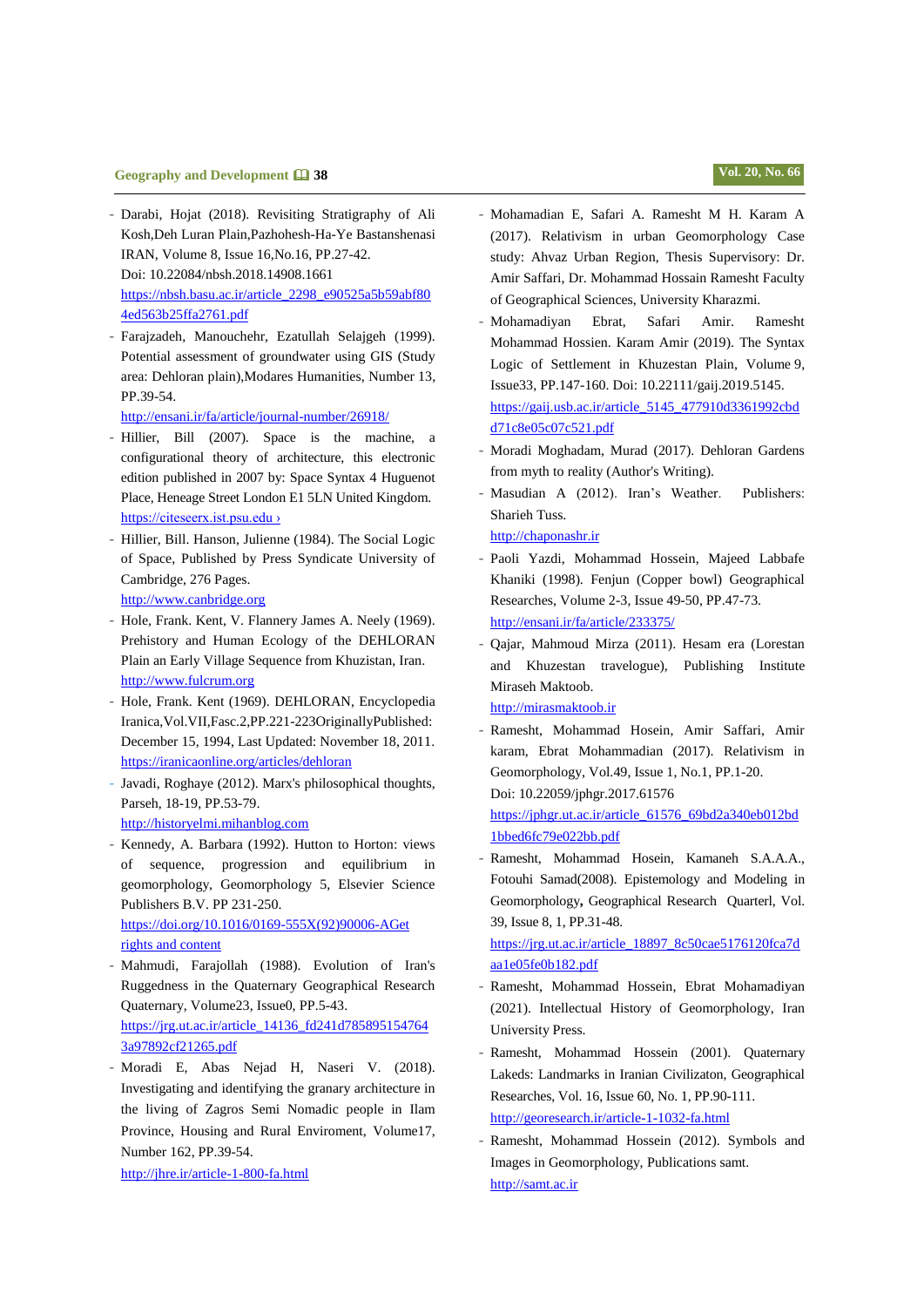- Rezaei Khah, Ahmad (2010). Assement of Effective Factors on Model of Physical Development of Dehloran City, Facalty of Social Science and Economic Geography Group, Supervisor: Nafise Marsusi, Tehran Payamnour Unversity.

http://pnuna.ac.ir

- Sack,D(1992).New wine in old bottles:the historiography of a paradigm change, Geomorphology, 5, Elsevier Science Publishers B.V. Amsterdam, 251-263. [https://doi.org/10.1016/0169-555X\(92\)90007-BGet](https://doi.org/10.1016/0169-555X(92)90007-B)  rights and content
- Solgi, Leila, Mohammad Ali zanganeh asadi, Ebrat Mohamadian (2019). Phenomenalogy in Geomorphology**,** Geography and Development Iranian Journal, Volume 17, Issue54, PP.1-14. Doi: 10.22111/gdij.2019.4336 [https://gdij.usb.ac.ir/article\\_](https://gdij.usb.ac.ir/article_4336_915da0a67d4197941f2d78ae95cf807a.pdf)FTTF\_91dda+a8Vdf19V9f1fY

#### dvxae9&cfx·v[a.pdf](https://gdij.usb.ac.ir/article_4336_915da0a67d4197941f2d78ae95cf807a.pdf)

- Solgi, Leila, Mohammad Ali Zanganeh Asadi, Ebrat Mohamadian (2020). Paleogeomorphology of Basin Sabzevar and Its Role in Identifying Urban Civilization, Quantitative Geomorphological Researches, Vol 9, , Number 1, PP.156-171.

Doi: 10.22034/gmpj.2020.109540

http://www.geomorphologyjournal.ir/article\_109540\_a 621d2c79c98564099cea3b566ed5251.pdf.

- Shawli, Khadijeh (2008). Local history of Poshtkuh, Collection of local history articles Supervisor: Morteza Nouraei.

http://www.localhistory.ir/file/73/poshtkouh.pdf

- Shahbazi, Abdullah (1990). Introduction to tribes and nomads, Publication nei.

http://nashreney.ac.ir

- Talaei H., Norallahy A., Firouzmandi Shirehjin B (2015). Ethnoarchaeology of Nomadism and Tribe Ways in The West of Central Zagros, [Journal of Historical Sociology,](https://www.sid.ir/en/journal/JournalList.aspx?ID=23835) Volume 6, Number 2, PP.163- 194.

<http://jhs.modares.ac.ir/article-25-287-fa.html>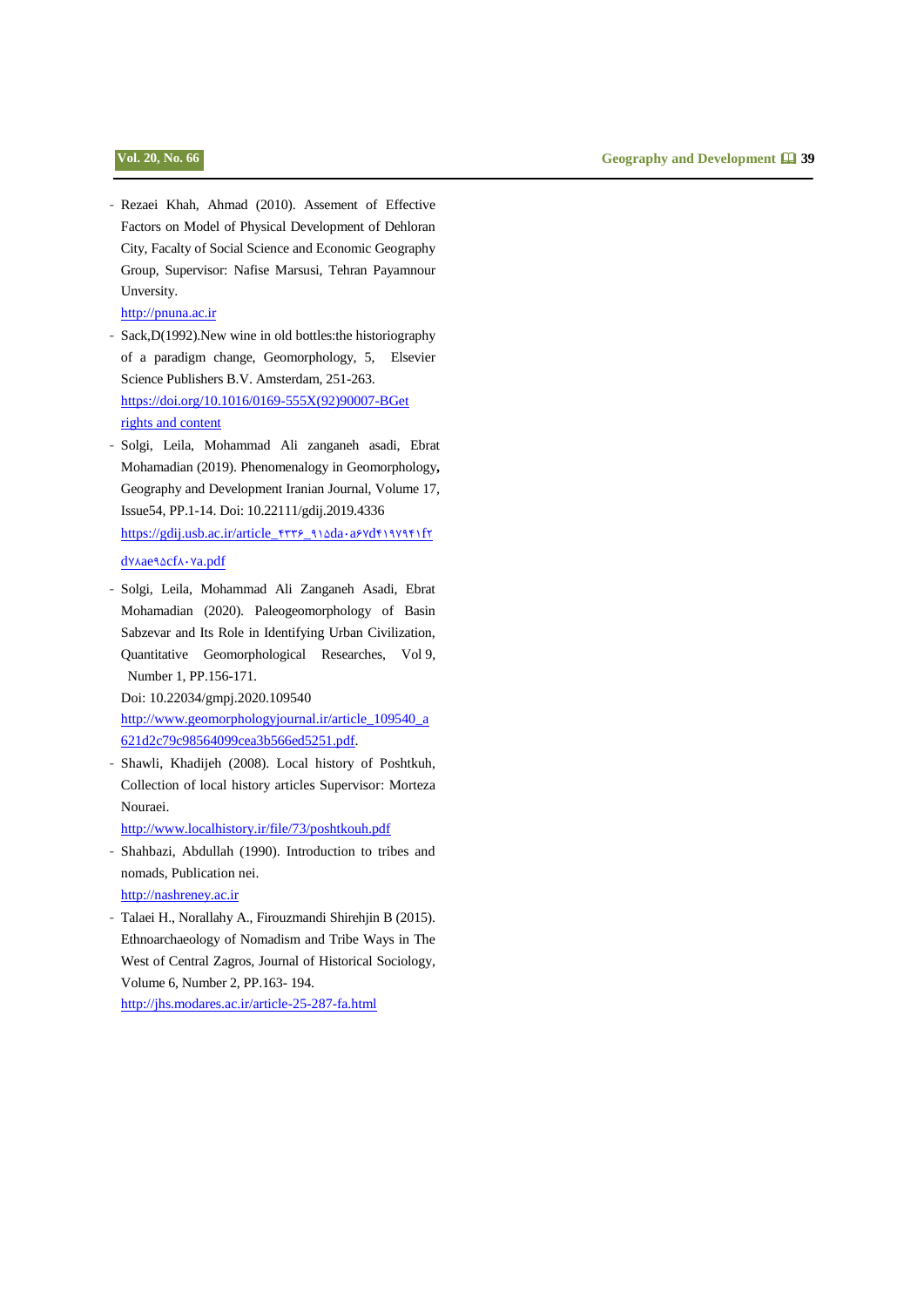Vol. 20, No. 66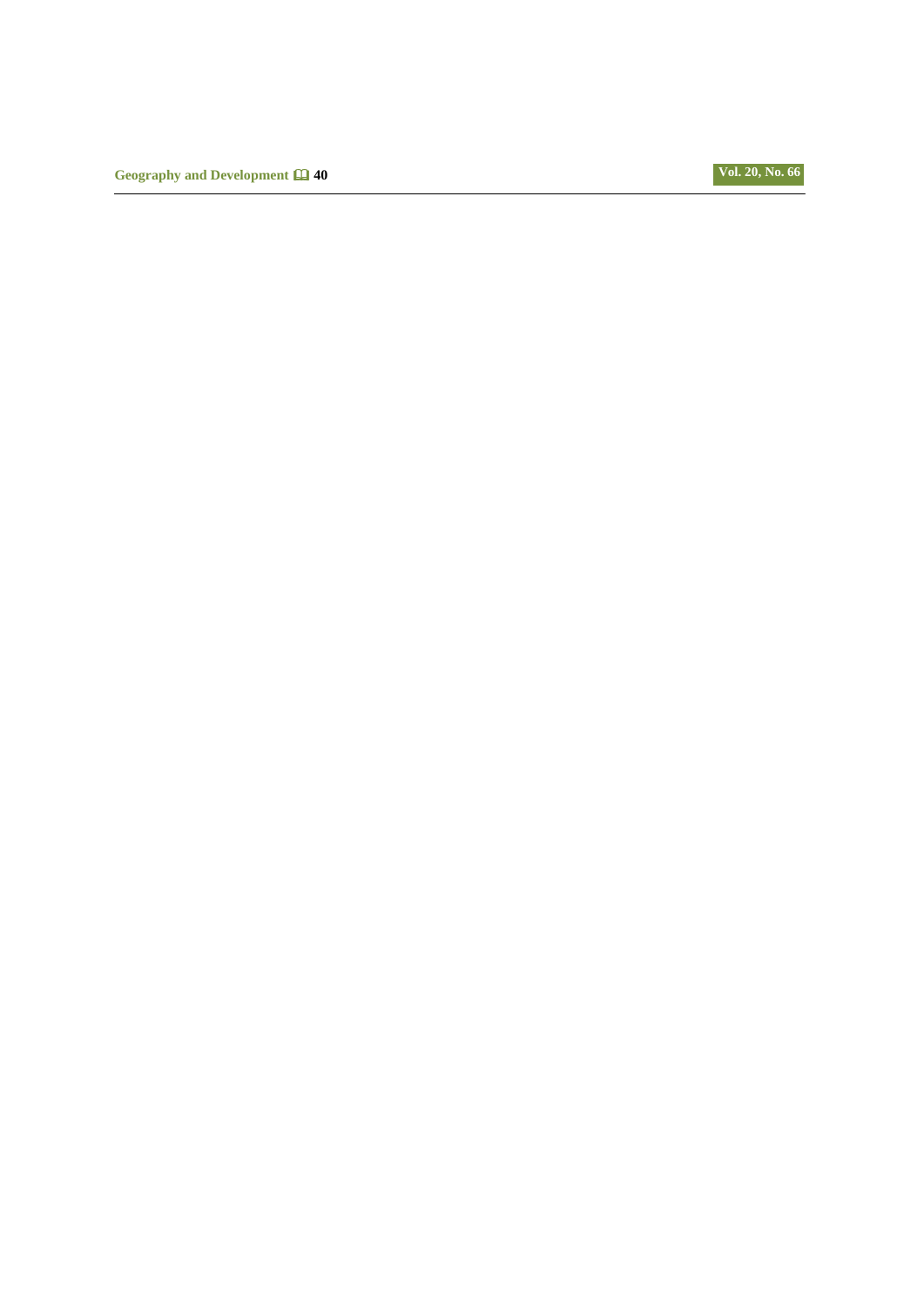

**مقاله پژوهشی**





# **ژئومورفولوژیشناختی و نگارۀ دهلران**

**، دکتر امیر صفاری <sup>1</sup> مونا ولدی \*2 ، دکتر امیر کرم 4 ، دکتر عبرت محمدیان <sup>3</sup>**

**جغرافیا و توسعه، شمارۀ ،66 بهار 1041 تاریخ دریافت: 0411/10/04 تاریخ بازنگری داوری: 1044/46/11 تاریخ پذیرش: 0411/10/10 صفحات : 14-40**



**واژههای کلیدی: پدیدارشناسی،تکامل، دهلران، ژئومورفولوژی شناختی، سازمندی اجتماعی.**

 **مقدمه**

درک انسان از نگارۀ سرزمینی<sup>۵</sup> به تجربۀ وی از فضا و روح مکان بستگی دارد و آمیزهای منفصل از پدیدههای جداافتاده از هم نیست؛ بلکه بهصورت پلکسوس<sup>۶</sup> یا شبکۀ پیچیدۀ منظمی مانند سیستم عصبی بوده که پدیدهها از درون به هم وابسته هستند. شیوۀ تعامل انسان با عوامل طبیعی مانند ژئومورفولوژی، اقلیم و،...

**چکیده**

 **ژئومورفولوژی دانشی برآمده از متن جغرافیا و انسان از مؤلفههای اصلی آن است و این دانش نمیتواند بدون انسان مطالعه شود. مهمترین ویژگی انسان را باید در شناختشناسی و قابلیتهای شناختی وی قلمداد کرد.. بنابراین، شاخه جدیدی از ژئومورفولوژی ایجاد شده که ژئومورفولوژیشناختی گفته میشود. در ژئومورفولوژیشناختی، شناخت انسان در قلمرو بیولوژیک آنچنان که در باستانشناسی و زیستشناسی بر آن تأکید میشود نیست، بلکه بر مفهوم »انسان« تأکید دارد. خ رد عاطفی انسان از تجربهای که »مکان« در اختیار او قرار میدهد، به عنوان دستاویزی برای »آغازگاه« سازمندی اجتماعی خود بهره میگیرد. بنا به عقیدۀ ورف همانند زبان و فرهنگ، مکان نیز منطق فکری و چهارچوب فهمی ساکنان خود را در مقیاس خاصی شکل میدهد. این پژوهش با استفاده از دادههایی مانند نقشههای توپوگرافی و زمینشناسی، مدل ارتفاع رقومی )DEM)، دادهها و اطالعات تپههای باستانی و دادههای شهر و روستاها سعی دارد نظریۀ تکاملی مارکس و گوردن چایلد در مورد سازمندیهای اجتماعی را با مطالعۀ نگارۀ دهلران رد یا تأیید کند. این پژوهش در دستگاه معرفتی تأویلی با روش پدیدارشناسی تحلیل شد. گزارههای زیر از نظریۀ »شناختشناسی مکانی« در نگارۀ دهلران بهدست آمدهاست:**

**-1 سازمندهای اجتماعی در ایران از نظریۀ مارکس و گوردن چایلد پیروی نمیکنند و با هویت مکانی یا تغییر نسبتها در فضا رابطۀ مستقیمی دارند.**

**-2 سازمندیهای اجتماعی براساس هویت مکانی با یک آغازگاه شکل میگیرند که بر حسب نوع هویت مکانی الگوی همزیستی ویژهای تشکیل میشود.**

**-1 سازمندیهای روستاشهری، سازمندی روستایی، سازمندی روان و نیمهروان در فضای مشترک در کنار هم دیده میشوند و هیچیک تکاملیافتۀ دیگری نیست.**

برآیند اندیشه و درک مردمان نگارۀ سرزمینی است که فهم هویت مکانی<sup>۷</sup> را به تجربه فرا میگیرند *(محمدیان،* :2574 284(؛ اما این فهم ادراکی یک سویه نیست، بلکه بنا بهعقیدۀ ورف<sup>^</sup> همانند زبان و فرهنگ، مکان نیز منطق فکری و چهارچوب فهمی ساکنان خود را در مقیاسی خاص شکل میدهد. مکان جایگاه و مرتبتی در فضا دارد و نقطهای انتخابگر و انتخابکننده است

**-1 دانشجوی دکتری، ژئومورفولوژی، دانشکده علوم جغرافیایی، دانشگاه خوارزمی، تهران com.gmail@607monavaladi -2 دانشیار، ژئومورفولوژی، دانشکده علوم جغرافیایی، دانشگاه خوارزمی )نویسنده مسئول( ir.ac.khu@saffari**

**-0 استادیار مدعو،، ژئومورفولوژی، دانشکده علوم جغرافیایی، دانشگاه خوارزمی، تهران com.gmail@ebrrmohammadyan**

**-1 دانشیار، ژئومورفولوژی، دانشکده علوم جغرافیایی، دانشگاه خوارزمی ، تهران ir.ac.khu@karam**

**5- Land - Context**

متغیّرهای سرزمینی و اقلیمی در فرایندی با هم بافته میشوند و نگاره سرزمینی را به وجود میآورند. این واژه معادل واحد ساختمانی در ژئومورفولوژی کلاسیک اس ۶– در روش پدیدارشناسی مانند روش سیستمی، یک کل درنظر گرفته میشود که «پلکسوس<sup>(</sup>» نامیده میشود. گیلبرت واژهٔ «پلکسوس» را بهصورت ویژه در «روش علمی» خود بهکار گرفت. این واژه برای شبکهای از پدیدهها در یک دستگاه فضایی بهکار برده میشود که سرانجام رفتار مشخصی از آنها سر میزند (سلگی، ۱۳۹۹: ۴۱). **7- Space Identity**

## **8- Benjamin Lee Whorf**

- این مقاله برگرفته از بخشی از نتایج رساله دکتری مونا ولدی با نام «تحلیل چیدمان ژئوسیناپس@ آبی جهت کنترل سیلابهای منطقه دهلران» (۱۴۰۰) در ژئومورفولوژی است.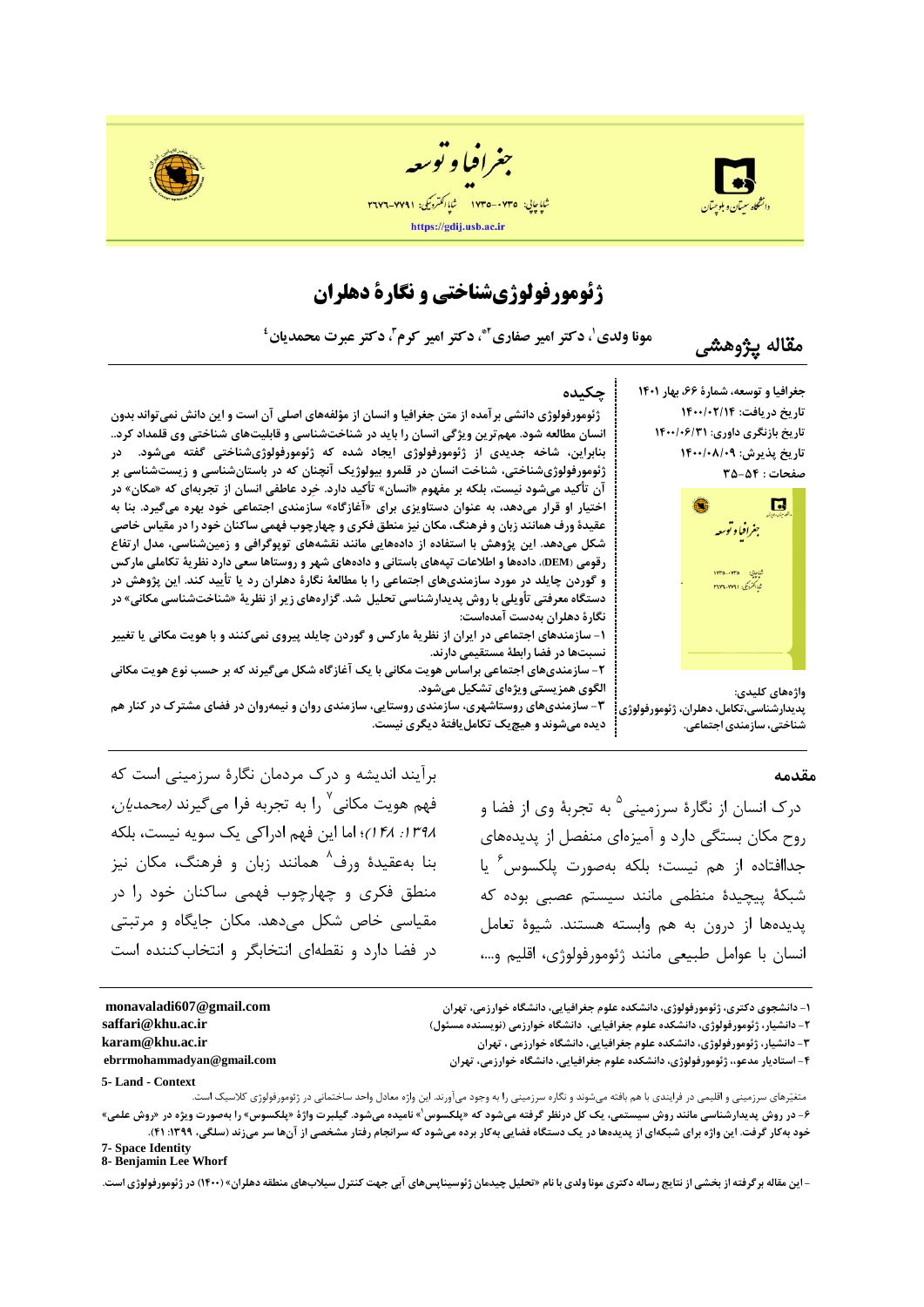از تکامل|نسانی در سه دوران بزرگ یعنی توحش<sup>۷</sup>، بربریت 4 و تمدن که هریک از آنها را نیز به سه دورۀ قدیم، میانه و اخیر تقسیم میکرد، عرضه کرد. هر یک از دورهها با یک ابداع تکنولوژیک آغاز میشد: کشاورزی در آغاز بربریت، تجارت و صنعت در آغاز تمدن *(ریویر،*  $(05.7 \cdot 1)^n$ 

گوردنچایلد<sup>۹</sup> (۱۹۵۷–۱۸۹۲) باستانشناس استرالیایی قرنبیستم نیز چهارمرحله<sup>۱۰</sup> تکاملی «دیرینه سنگی»<sup>۱٬</sup> »نوسنگی«،»شهری« و »صنعتی« را برای جوامع تعریف کردهاست. هر مرحله با دورهای از تکامل جامعه تطابق دارد. مراحل سلسلهمراتبی جوامع ماقبل صنعتی، سه مرحلۀ تکاملیتوحش،بربریت و تمدن را در بر میگرفت. در مرحلۀ توحش، انسانها فقط از غذاهای وحشی که از راه شکار، صید یا گردآوری تهیه میشد، تغذیه میکردند. بربریت یا جامعه دارای جهالت در عصر نوسنگی )28 هزار سال پیش)، هم از منابع غذایی وحشی، طبیعی و هم از راه کشت گیاهان خوراکی و پرورش دامها استفاده میکرد. پس از آن جامعۀ انسانی به مرحلۀ تکاملی تمدن رسید. این مراحل در اثر سه انقالب کشاورزی، انقالب شهری و انقالب صنعتی روی دادهاند. منظور وی از انقالب اوج مجموعهای از تغییرات در ساختار اقتصادی و سازمان اجتماعی بودهاست. انقالب شهری، انتقال از اجتماع ساده قبیلهای و تولید کشاورزی به نظام پیچیده و اقتصادی حاکمبر نخستین شهرهای بینالنهرین و مصر بود و عامل اصلی تغییرات پایۀ مادی جامعه، یعنی شیوۀ تولید، منابع فیزیکی و فناوری بودهاست (*چایلد، ١٣۵٧:* 33-157(. با مطالعۀ نظریههای باال میتوان از واژۀ »تکامل«، مفهوم خاصی از تغییر با جهتی جبری از آن برداشت کرد که در (شکل ۱) نشان دادهشدهاست.

**7-Savagery 8-Barbarism**

l

- **9-Gordon Child**
- **10-Stage 11-Paleolithic**

که مخاطب خود را برمیگزیند. هویت مکانی و خ رد عاطفی انسان، او را در تنظیم نسبت با مکان یاری میدهد که سبب «آغازگاه» و پیدایش همکاری جمعی میشود و سازمندی اجتماعی<sup>۲</sup> با مدنیت<sup>۲</sup> خاص خود را به نمایش میگذارد. این موضوع در حوزۀ علومشناختی مطرح و بەنظريۀ«شناختشناسىمكانى<sup>۲</sup>»در ژئومورفولوژى شهرت یافت. این نظریه بر این واقعیت اذعان دارد که هر پدیده براساس موقعیت قرارگرفتنش، هویت و نقش وجودی پیدا میکند و تنها عناصر ذاتی و ماهوی هر پدیده نمیتواند در ایجاد شأن و مرتبت آن شیء بهخودیخود مؤثر باشد.

 در ارتباط با ایجاد جوامع انسانی اندیشمندان اروپایی نظریاتی را بیان نمودند از جمله در قرن نوزدهم میلادی فیلسوفانی مانندکارلمارکس<sup>۵</sup>(۱۸۸۳–۱۸۱۸م) سیری تکاملی برای جوامع انسانی بهترتیب »کمون اولیه، بردهداری،فئودال،سرمایهداری،سوسیالیسم تا کمونیست« را ارائه داد. وی این سیر تکاملی را مدیون پیشرفتها و تغییراتی میدانست که در شیوۀ تولید پدیدآمدهاست. بدینصورت که هر زمان شیوۀ تولید جدیدی جایگزین شیوۀ تولید کهن شود، سیر تکامل ساختار جامعه نیز تغییر کرده و به مرحلۀ تکاملی بعدی ورود پیدا میکند. شیوۀ تولید شامل تجربۀ انسان، ابزار تولید، مواد اولیه، ساختار، زمین، ماشین و روابط تولیدی شامل نحوۀ مالکیت و روابط انسانی بود که در تکامل جامعه تجلی میبافتند. هر طبقه، گروهی از مردم هستند که در رابطۀ مشترکی با وسایل تولیدکنندۀ معیشت آنها بوده و در تکامل طبقه نقش دارند. در مراحل اولیۀ تکامل زمین و ابزار، وسایل تولید بودند (جوادی، ۱۳۹۱: ۶۷-۶۷).

لوئیس هنری مورگان<sup>۶</sup> (۱۸۱۸–۱۸۸۱) حقوقدان آمریکایی در کتابش »جامعۀ باستان« تصویری سادهشده

**1-Original** 

1

- **2-Social Configuration 3-Civilization**
- **4-Cognitive Situation**
- **5-Karl Marx**
- **6-Lewis Henry Morgan**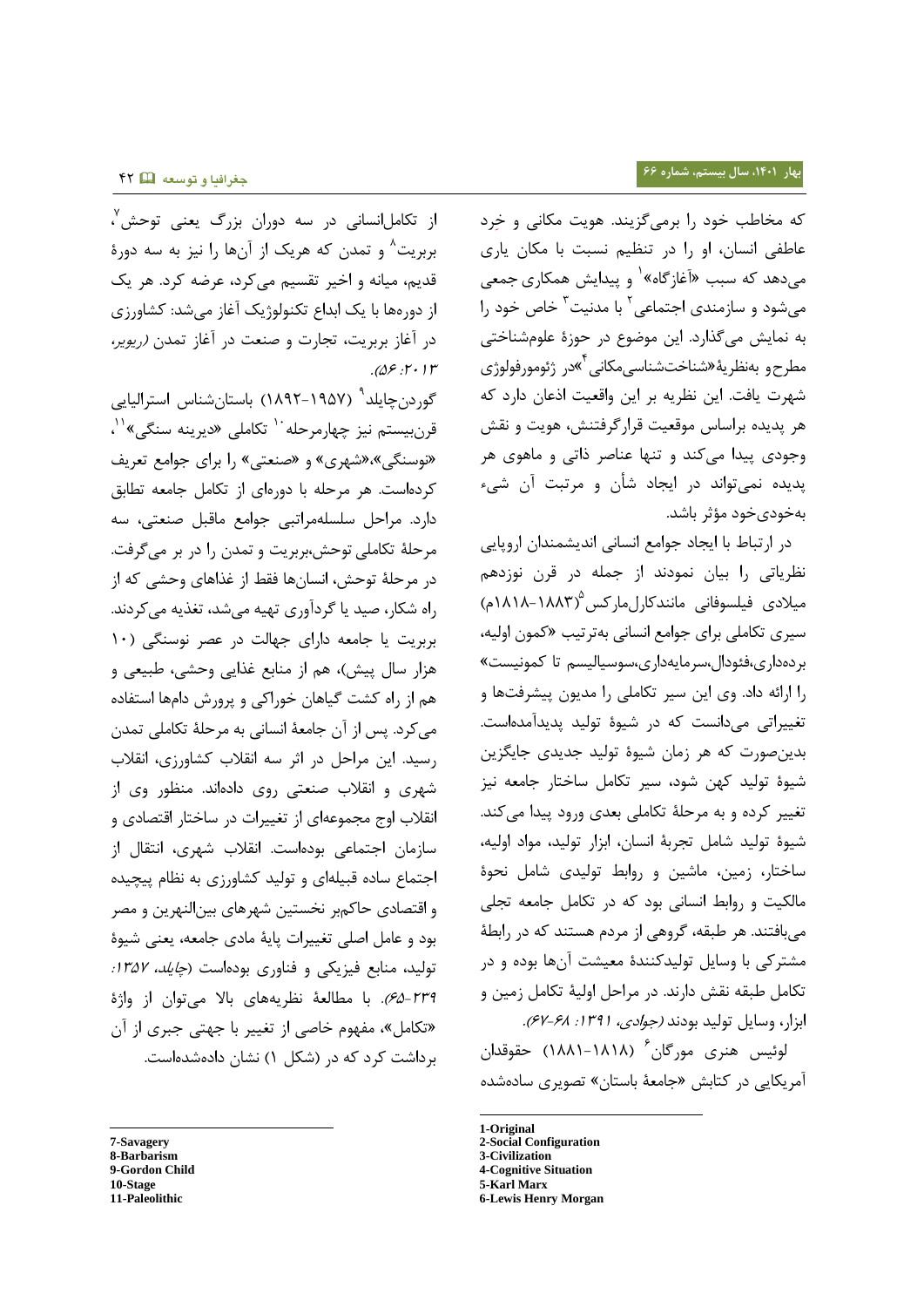R.  $\overline{R}$  $\mathbf{D}$  $\mathbf{F}$ 

> **شکل :1 مراحل تکامل پدیده از A تا F** تهیه و ترسیم: رامشت، <sup>2543</sup>

> > اگر پدیدۀ B تکوینیافتۀ پدیدۀ A باشد، سرانجام در بستر زمان به مرحلۀ C و آنگاه به D خواهد رسید. هر کدام از این پدیدهها مقدم بر مرحلۀ پیشین یا یک فاز مقدماتی برای گام بعدی هستند.

> > این روش، روش تاریخی<sup>۱</sup> نام دارد *(چورلی، شوم،* س*ودن، ١٣٧۵: ٩)* كه تنها بيانكنندۀ الگوريتمى آن رخداد نیست؛ بلکه تحول تاریخی و تغییر دنبالهدار پدیدۀ مدنظر بوده و زمان عامل مهم در این تغییر بهشمار میآید. در این تحلیل، توالی و تحول مفهومی کلیدی است و نمیتوان یک پدیده را منفصل از تاریخ 1 آن تلقی کرد؛ اما در الگوریتم زمانی ، هرگز اجباری در رخداد پدیدۀ B بعد از پدیدۀ A وجود ندارد و این احتمال همیشه خواهد بود که به جای رخدادن یا نیل A به B رخداد دیگری روی دهد و برای مثال C یا F رخ دهد *(رامشت، ۱۳۸۶: ۳۳).* با توجه به واژۀ «تکامل» در سه نظریۀ مارکس، دمورگان و گوردن چایلد، میتوان دریافت که این واژه مفهوم »روش تاریخی« را دربر دارد. حال این پرسش مطرح میشود که آیا میتوان دو مرحله از تکامل در »روش تاریخی« را همزمان در کنار هم دید؟ یا اینکه سیر تکامل جوامع مانند سیر تکاملی انسان که نمیتوان دو مرحلۀ کودکی و جوانی را همزمان در کنار هم دید، مشاهده میشوند؟ در این پژوهش برای پاسخ به این پرسشها سازمندیهای اجتماعی نگارۀ دشت دهلران در جنوب غربی ایران در دستگاه تأویلی<sup>۳</sup> مطالعه شدند.

 پیشینۀ مطالعات در پژوهش حاضر بهصورت مستقیم و غیرمستقیم بر روند پژوهش تأثیر داشتهاست که در

-

دو حوزۀ کلی بررسی شد: هویت مکانی، سکونت و 8 پدیدارشناسی که در قالب مقاله، کتاب و رساله توسط پژوهشگران انجام شدهبود. رامشت )2548( در مقالۀ »دریاچههای دورانچهارم،بستر تبلور و گسترش مدنیت در ایران» به این نتیجه رسید که شکل گیری کانونهای مدنی در ایران در حاشیۀ دریاچههای دوران چهارم بوده و توسعۀ فیزیکی شهرهای واقع در حاشیۀ دریاچهها بیشتر شکل ستارهای با تمایل به همگرایی نقطهای دارند.

 نوجوان )2573( در مقالۀ »زاگرس و هویت مکانی« تأکید دارد که بستر اصلی مدنیت مسکون سرد و گرم و همچنین مدنیت روان در ایران، تابع قوانین خاصی است و از هویت مکانی قلمرو آن پیروی میکند. عظیمیراد و همکاران )2573( در پژوهش »دیرینۀ ژئومورفولوژی سکانسهای دریاچهای و تأثیرات آن بر مدنیت منطقۀ سیمره« نشان دادند که بعد از رخداد زمینلغزش سیمرۀ دریاچههای متعددی در منطقه شکل گرفتهاست و سه دورۀ دریاچهای و بین دریاچهای بهدست آوردند. افزایش سکونتگاههای انسانی همزمان با دورههای بین دریاچهای و نابودی سکونتگاههای انسانی بهدورههای دریاچهای نسبت داده شد. محمدیان در رسالۀ دکتری)2573( بههویت مکانی جلگۀ خوزستان پرداخت: که بستر مدنیت گرم در نگارۀ خوزستان سبب ایجاد مدنیت شهری از دورۀ باستان تا به امروز، با کاربرد سیستم هوشمند آبی رودخانهای شدهاست و مدنیت روستایی نیز از قاعدۀ کاو رودخانهها پیروی میکند و هورنشینی که یک نوع مدنیت روان است،

**4-Noumenonology**

l

**<sup>1-</sup>Historical Method.**

**<sup>2-</sup>Time Algorithm**

**<sup>3-</sup> Paraphrastic epistemological point of view**

در فلسفه هگل، ظاهر عینی و محسوس را فنومن)پدیده( میگویند و واقعیت و روح پدیدهها را نومنون )پدیدار( میگفتند، مانند روح مکان. بنابراین، در مقابل سایر پدیدارشناسان، در این مقاله نومنونولوژی برابر با پدیدارشناسی است.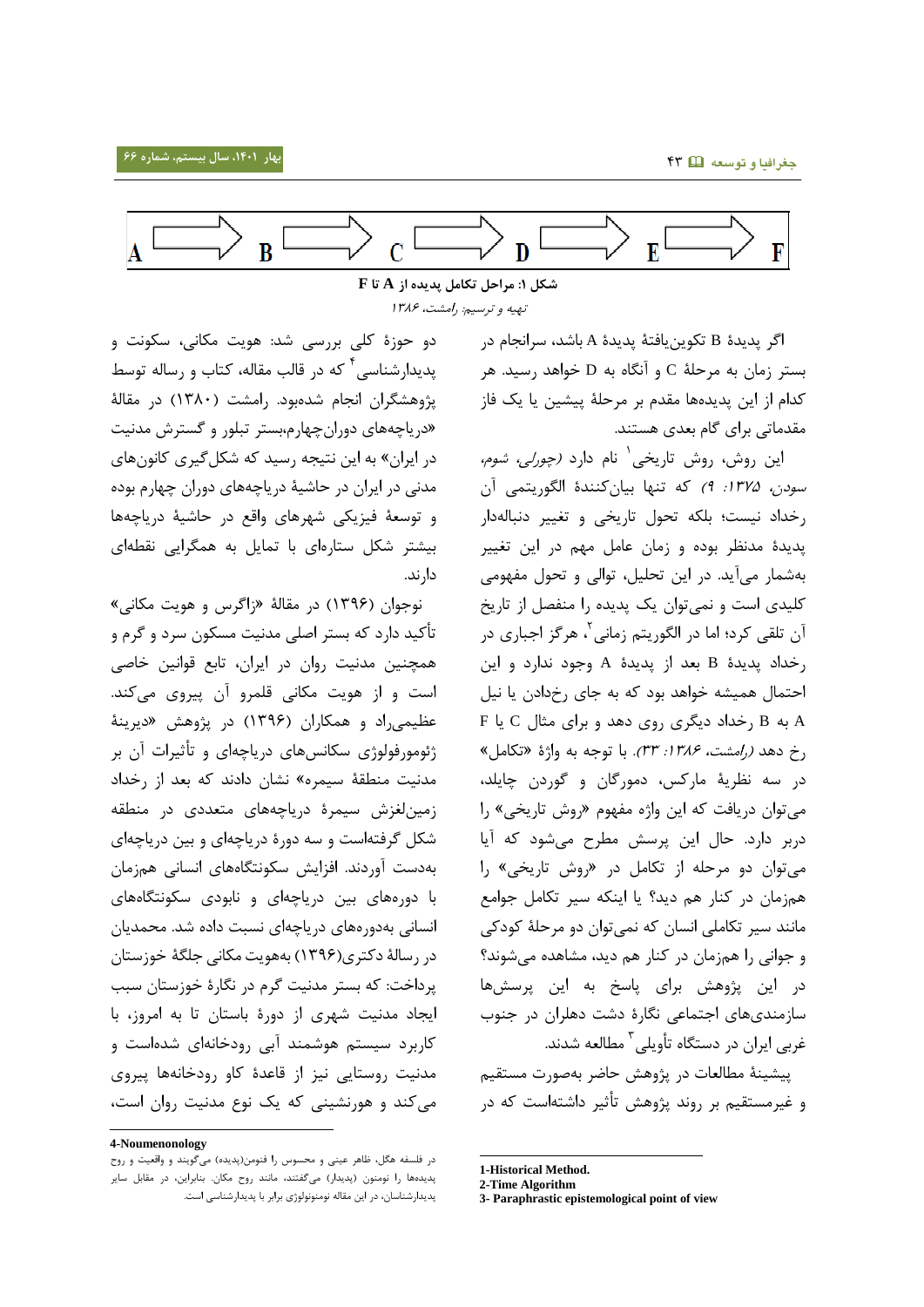در کنار سازمندیهای اجتماعی شهری و روستایی قرار گرفتهاست. سلگی )2577( در رسالۀ دکتری خویش چندین سازمندی اجتماعی در نگارۀ سبزوار را براساس هویت مکانی تشخیص داد: هویت مکانی یخچالی، سازمندی مزرعه و سازمندی روستایی و کالته را شکل داده، هویت مکانی یخچالی- رودخانهای سازمندی شهری مانند سبزوار و داورزن را ایجاد کرده و هویت مکانی دریاچهای سازمندیهای روستاشهر مانند باشتین را بهوجود آوردهاست.

 محدوده مورد مطالعه در این پژوهش، نگارۀ دهلرران است که در غرب کشور و جنوب استان ایالم قرار دارد . ایــن نگــاره در زون زاگــرس چــینخــورده (زاگــرس خارجی) و بر مبنای تقسیم بندی *(علائی طالقـانی ۱۳۸۶:*  238 ( د ر بخرش زاگررس شرمال غربری قررار دارد . در چشمانداز ژئومورفولوژی ایران *(فتوحی،۱۳۸۶: ۱۴)،* این نگاره، در نگارۀ زاگرس چین خورده با منظر آکراردئونی مستقیم قرار دارد . در تقسیم بندی اقلیمری مسرعودیان ) 2572 : 218 ( نگرارۀ دهلرران در ناحیرۀ نیمره پربرارش زاگرس شمالی قرار دارد که بخش هایی از غرب کشرور را می پوشاند .

پژوهش حاضر تلاشی درجهت بیان نظریۀ» شناختشناسی مکان» در ژئومورفولوژی شناختی<sup>۱</sup> و تبیین آن در سازمندیهای اجتماعی نگارۀ دهلران است.

## **داده و روش**

 برای آشنایی با نگارۀ دهلران و هویت مکانی آن از دادههایی مانند تصاویر ماهوارهای لندست و گوگل ارتس، عکس هوایی۲۰۰۰۰. نقشههای توپوگرافی ۱/۵۰۰۰۰ و ،2:138888 نقشههای زمینشناسی 2/288888 و ،2:138888 مدل ارتفاع رقومی (m30(DEM، دادههای اقلیمی، اسناد تاریخی، سفرنامهها و پژوهشهای دانشگاهی مانند رساله، پایاننامه و طرحهای پژوهشی استفاده شد. سازماندهی دادههای نقشههای پایه مانند

-

**جغرافیا و توسعه** 88

ژئورفرنس و موزاییک در نرمافزار Geomatica انجام شد. مرز محدودۀ مطالعاتی، بهصورت فایل چندضلعی )Shp )در نرمافزار 10/2 ArcGIS تهیه شد. سازماندهی دادهها و اطالعات یادشده، تحلیل آنها با روش پدیدارشناسی در مکتب اصفهان<sup>۲</sup> *(سلگی،۱۳۹۹: ۱۶۰)* انجام شد. این روش مبتنیبر پدیدار هویت مکانی و روح مکان است. روش پدیدارشناسی دریافتی ژرف بهصورت پدیدار، از پدیدههای درهمبافته جغرافیایی در اختیار پژوهشگر قرار میدهد و از روش گرندد تئوری 5 برای ارائه و بیان گزارهها استفاده شد. روش گرندد تئوری با مجموعهای از تکنیکها و روشهای خاص خود فرصتی برای تفکر نظری در پدیدار حاصل شده از دادههای مورد مطالعه را فراهم میکند که بهصورت گزاره بیان میشوند.

## **مبانی نظری پژوهش**

مبانی نظری پژوهش حاضر، براساس مکتب اصفهان است و نگارۀ سرزمینی دهلران متن جغرافیایی درنظرگرفتهشده که زمینمتنهای موجود، نقشهایی را در فضای نگاره بافتهاند. اصول و قواعد مکتب اصفهان عبارتاند از: - دید سینوپتیکی 8 . در این مکتب کل مفهوم، مجزا از اجزاء متشکل خویش نیست و البته خود معنایی دیگر دارد (برخلاف دیدگاه سیستمی). - تلقیکردن چشماندازهای ژئومورفولوژیکی بهعنوان متن جغرافیایی. - تالش بر استخراج قواعد از دادههای رقومی و مفهومی و طرح روح مکان و هویت مکانی از آنها. - فضای فکری پژوهشگر را در دریافتها و در تحلیل واقعیتهای بیرونی ملموس و عینی مؤثر دانسته و

l **2-Isfahan School**

**<sup>1-</sup>Cognitive Geomorphology**

**پایهگذار مکتب اصفهان را میتوان شیخ بهایی دانست که از تحرک اندیشۀ میرفندرسکی و مالصدرا بهره جست و منجر به طرحی نو در فلسفه باعنوان »حکمت متعاله« شد.**

**واژۀ گردندد از رستن یا از زمین برآمدن میآید. Theory Grounded3- 4-Synoptic Vision**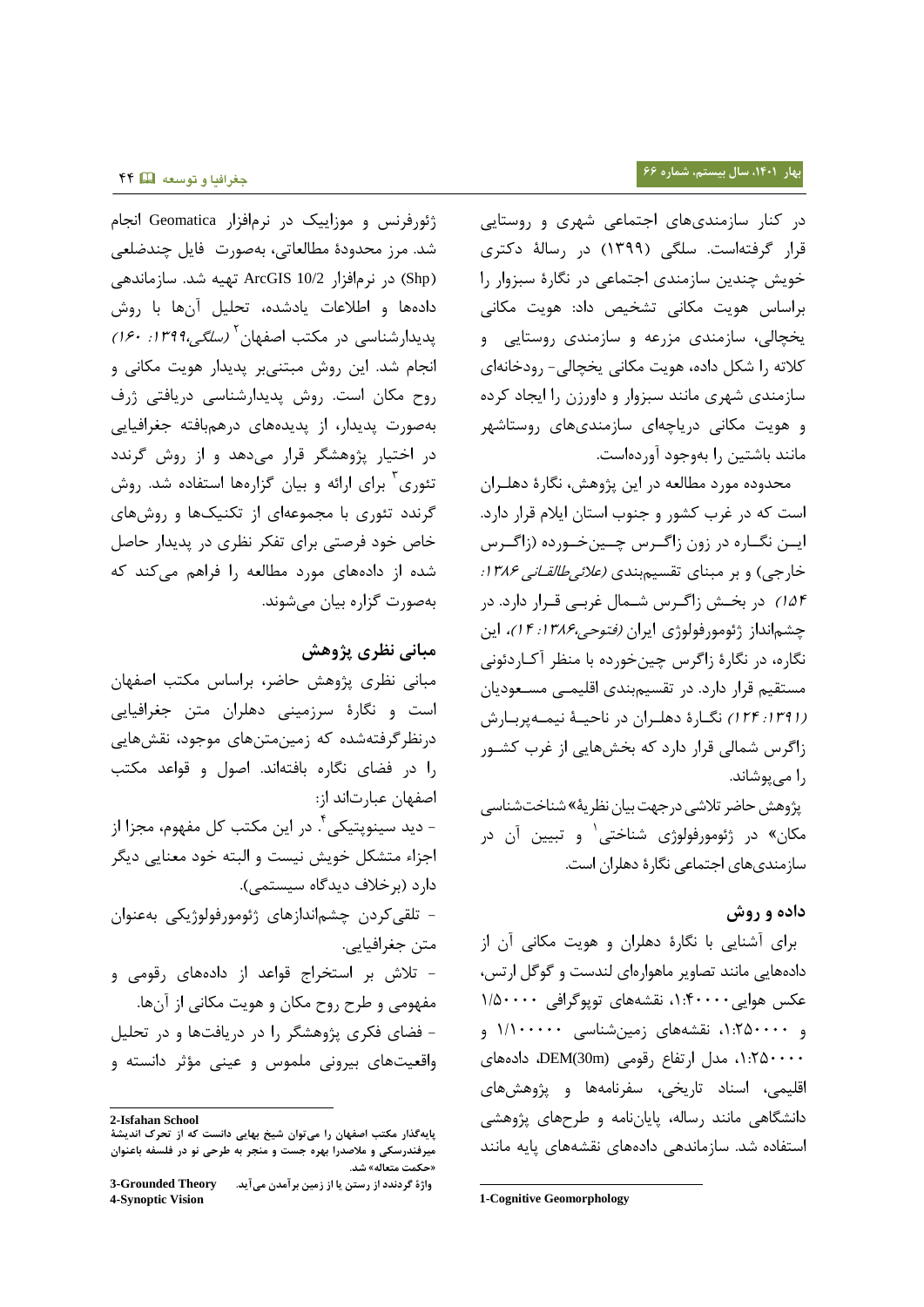شناخت انسان در قلمرو بیولوژیک آنچنان که در باستانشناسی و زیستشناسی بر آن تأکید میشود نیست؛ بلکه بر مفهوم انسان<sup>۲</sup> تأکید دارد. برای درک بیشتر این مفاهیم، تقسیم آب قنات که نوعی شناخت جمعی از مکان است را شرح کوتاهی میدهیم. ساخت این سازهها نیاز به همکاری جمعی داشته و همچنین بهرهبرداری از آب بهدستآمده نیز بهصورت مشترک است؛ درنتیجه برای تقسیم عادالنۀ آب، قوانین دقیقی وضع شدهاست و نهادهایی برای نظارت بر حُسن اجرای آن در مکان تشکیل میشود. این قوانین و همکاری جمعی به درک و »خوانش زبان مکان« توسط ساکنان آن روستا بستگی داشته و روشها و مقیاسهای گوناگونی در هر نگاره و یا حتی در دو روستای همسایه بهوجود آورده که مخصوص خود آن روستا است. این قوانین در گذر زمان رفتهرفته استواری یافته تا به شکل «عُرف و سنت» درآمدهاست و حتی با وجود آمدن ساعت )مبنایزمان( هنوز درهمان روستاها بهکار میروند (پاپله پزدی و لبافخانیکه، ۱۳۷۷: ۵۱-۴۹؛ اصغری، ۱۳۹۵: ۲).

مدنیت دو نگارۀ سرزمینی متفاوت مثل نگارۀ زاگرس و نگارۀ ایران مرکزی شباهتهای ساختاری کمتری را نشان میدهند. در نگارۀ زاگرس مدنیت روان شامل سازمندیهای اجتماعی متفاوتی است که تبلور هویت مکانی آن هستند: سازمندی اجتماعی ساکن، سازمندی کوچنشینی<sup>۴</sup> و سازمندی اجتماعی دهقانی )نیمهروان(. این شیوههای زندگی بنابر یافتههای باستانشناسان از حدود 4888 سال قبل از میالد تاکنون در نگارۀ زاگرس با فراز و نشیبهای فراوانی همراه بودهاست. در نگاهی گذرا چهبسا کوچنشینی یا سازمندی اجتماعی روان، مانند آوارگی دورهای بهنظر

-

الگوی فهم را در چارچوب منطق زبان و فرهنگ اجتماعی او تحلیل میکند. - گریز از استانداردکردن شیوۀ پژوهش و نحوۀ فهم و درک مسئله و روش کار هم تفاوت خواهد داشت. - پژوهشگر شناخت نسبتها را بیانگر تعادل، نظم، هماهنگی و همآوایی عناصر متباین در محیط دانسته و پایداری را زاییدۀ چنین فهمی از محیط میداند (سلگى، 1۳۹۹: ۴۳).

## **بحث و یافتهها**

محیطهای طبیعی دارای ویژگیها و جاذبههای خاصی هستند. تفاوت در این ویژگیها سبب میشود انسان در مواجه با آنها رفتارهای متفاوتی از خود نشان دهد؛ بهطوریکه سازماندهی رفتاری، توزیع قدرت و نحوۀ بهرهوری 2 از محیط در جمع ساکنان هر محیطی با ا شکال و تجربههای گوناگونی تبلور مییابد. به اینگونه تجمعهای انسانی که دارای هویت مستقلی هستند، در دانش ژئومورفولوژی »سازمندیهای اجتماعی« گفته میشود. به جرأت میتوان گفت که ردپای هویت مکانی در کلیۀ فراوردههای اجتماعی، فرهنگی و سازهای ساکنان آن نگاره دیده میشود. در دانش ژئومورفولوژی به هر مجموعۀ سکونتی و اجتماعی که دارای نظام حقوقی، فرهنگی، مادی و کالبدی باشد، مدنیت اطالق میشود.مدنیت ساکن و مدنیتروان برای سازمندیهای اجتماعی به کار می رود *(محمدیان، 1۳۹۶).* از اینجا دانش جغرافیا وارد مباحث شناختشناسی میشود و در پی آن است که شیوه شکلگیری شناخت جمعی و توافق برسر »آغازگاه« در تشکیل یک سازمندی اجتماعی را تبیین کند. در نتیجه شاخه جدیدی از ژئومورفولوژی 'یجادمیشود که ژئومورفولوژی شناختی <sup>۲</sup> نامیده میشود. ژئومورفولوژی شناختی عبارت است از فهم هویت مکانی و سهم آن در معنابخشی الگوهای زیست جمعی سازمندیهای اجتماعی. در ژئومورفولوژی شناختی،

-

**<sup>3-</sup>Human was first recorded in the mid 11th century, and owes its existence to the Middle French humain "of or belonging to man." That word, in turn, comes from the Latin human us, thought to be a hybrid relative of homo, meaning "man," and humus, meaning "earth." Thus, a human, unlike birds, planes, or even divine spirits up above, is a man firmly rooted to the earth. 4-Nomadism**

**<sup>1-</sup>Efficiency**

**<sup>2-</sup>Cognitive Geomorphology**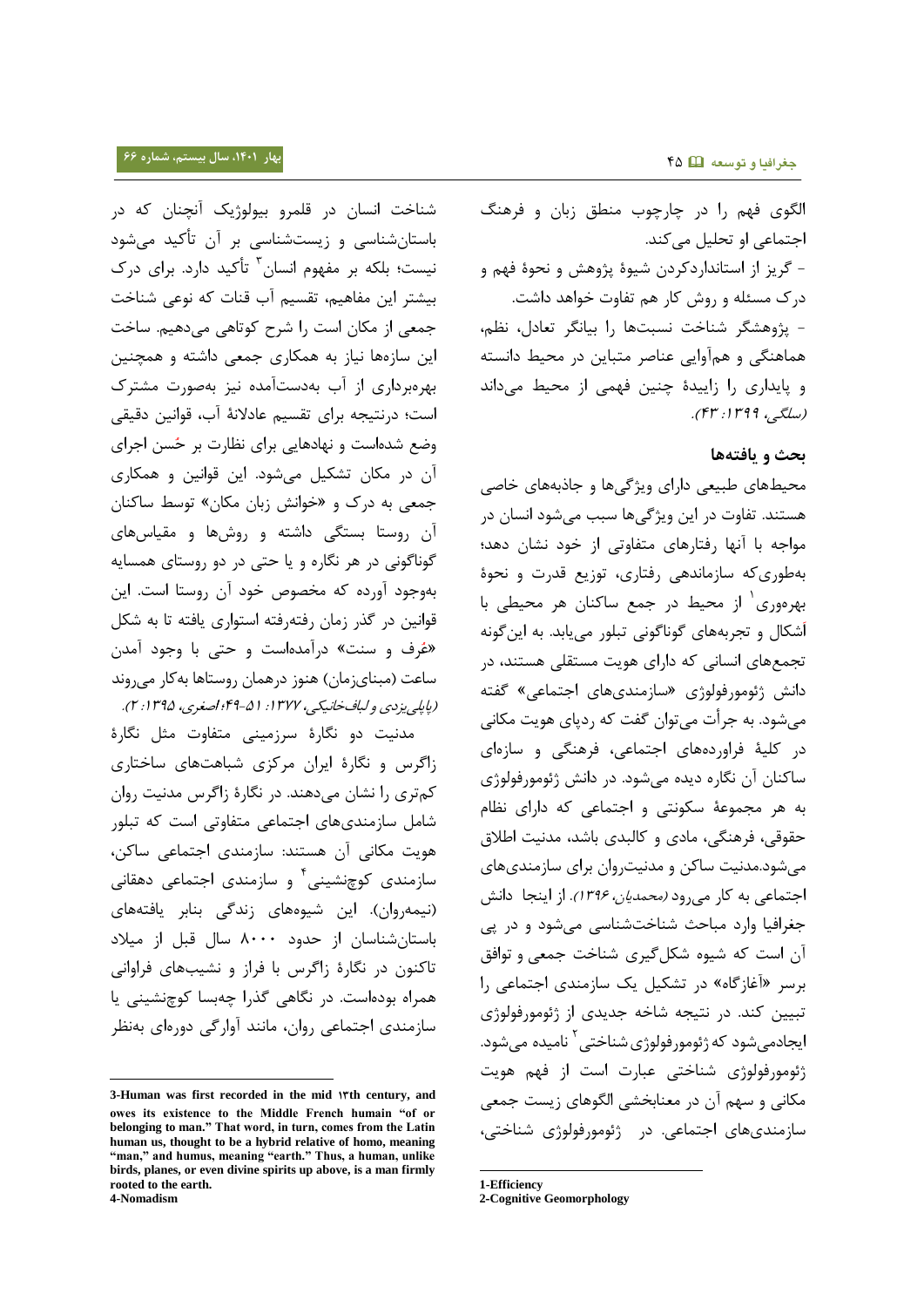آید )طالیی، نوراللهی، فیروزمندی شیرهجین، 2575(؛ اما با دقت در این سازمندیها یک نظام سازمانیافته دیده میشود که بهطور نمونه هر سازمندی روان و نیمهروان دارای نواحی چرای مشخص، حق عبور خاص از اراضی غیر و شکلگیری تقویم خاص )ازنظر زمانی) در اجازۀ عبور از ایل راهها را دارند.

سازمندی اجتماعی دهقانی یا نیمهروان در بخشهای ویژهای از نگارۀ زاگرس نمود یافتهاست. در فضاهای محدودی که تغذیۀ دامها در طول سال امکانپذیر است، نیاز به کوچ بلند یا عمودی نیست و کوچی یکروزه )حداکثرتاوسعت18 تا 38 کیلومتری( را انجام میدهند. سازمندی اجتماعی دهقانی یا نیمهروان، نظامی سادهتر را جایگزین نظام پیچیدۀ سازمندی روان یا کوچنشینی کردهاست.

مورتنسن ):2775 82( از این سازمندی اجتماعی به کوچنشینی بسته یاد میکند. این سازمندی در کنار دامداری، کشاورزی را همپیشۀ خود قرار دادهاست. مساکن آنها گوربی و گاهی چادر )دهوار( بوده که محل آنها چند صد متر دور از محل قبلی جابهجا میشود. غالت بهدستآمده از کشاورزی برای ذخیره در سازههایی به نامهای » ا مار ه« که در دامنههای آفتابگیر صخرهای کوهها به دور از بارندگی و رطوبت است، انبار میشود. همچنین در »تاپو« که بهصورت مخزن و داالنهای متصل به یکدیگر است و »چالآو« در زمینهای مسطح رسی غیرآبگیر بهصورت چاله برای زمانهای کوتاه مورد استفاده واقع میشوند. این سازهها همگی در جوار زمین کشاورزی و آسیابهای آبی که با منحرفکردن آب رودخانهها و استفاده از نیروی پتانسیل آن کار میکردند، مکانیابی شدهاند. مجموعه انبارها و آسیابهای آبی در کنار هم بهخوبی نشان دهندۀ «شناختشناسی مکانی» هوشمندانهای از مردمان این نگاره است. هویت مکانی یا ویژگیهای محلی یا منحصربهفرد نگارۀ زاگرس این اجازه را به آنها دادهاست.

یرای پی بردن به کُنه هر کدام از سازمندیهای اجتماعی نگارۀ دهلران الزم است گذری کوتاه بر هویت مکانی نگاره داشته باشیم. هویت مکانی نگارۀ دهلران با پنج شاخص ژئومورفیک مورد مطالعه قرار گرفت که عبارتاند از:

-2 تحلیل ژئومورفولوژی پدیداری نگارۀ دهلران: دشت دهلران در نگارۀ زاگرس چینخورده چشماندازی آکاردئونی دارد. بدینصورت که تاقدیسها بر بلندیها یا تاقها و ناودیس بر گودی یا پاتاقها قرار دارد. ناودیس یادشده امروزه بهصورت سطح مستوی و صافی دیده میشود که در دوران کواترنر بر اثر فرسایش شدید آبی تاقدیسهای همجوار بر اثر بارشهای سیلآسا، این ناودیس از رسوبات آبرفتی پر شده که بر اثر تراکم آنها نگارۀ دشت تراکمی دهلران در محل ناودیس شکل گرفتهاست. البته باید این نکته را یادآور شد که پژوهشگرانی مانند رامشت )2548( بیان داشتهاند که برخی از این نوع ناودیسها در دوران کواترنر دریاچه بودهاند که بر اثر رسوبات سیالبی پر شدهاند.

-1 شواهد رسوبشناسی از مغزههای چاههای اکتشافی. -5 شواهد ژئوفیزیکی نگارۀ دشت دهلران گویای آن است که بیش از 288 متر رسوب آبرفتی در مغزۀ چاههای حاشیۀ دشت امروزی وجود دارد که بهطور یقین بهسمت مرکز ناودیس افزایش مییابد. سنگ بستر ناودیس نیز کنگلومرای بختیاری و سازند آغاجاری است. دادههای ژئوفیزیک نیز رسوبات دشت تا مرکز آن را آبرفتی نشان میدهد.

 این مطالعه و مطالعات پژوهشگرانی مانند دارابی )2573( و فرجزاده و سالجقه )2534( نشان دادند به سمت مرکز ناودیس یا بخش مرکزی دشت، ناحیهای هادی از رسوبات آبرفتی دانهریز رسی و مارنی وجود دارد که این دو شاخص، تحلیل ژئومورفولوژی پدیداری دشت دهلران را تأیید میکنند. -8 الگوی شبکۀ بردارهای آبی و نقاط ارتفاعی در سطح مستوی دشت دهلران در دوران کواترنر و امروز بهصورت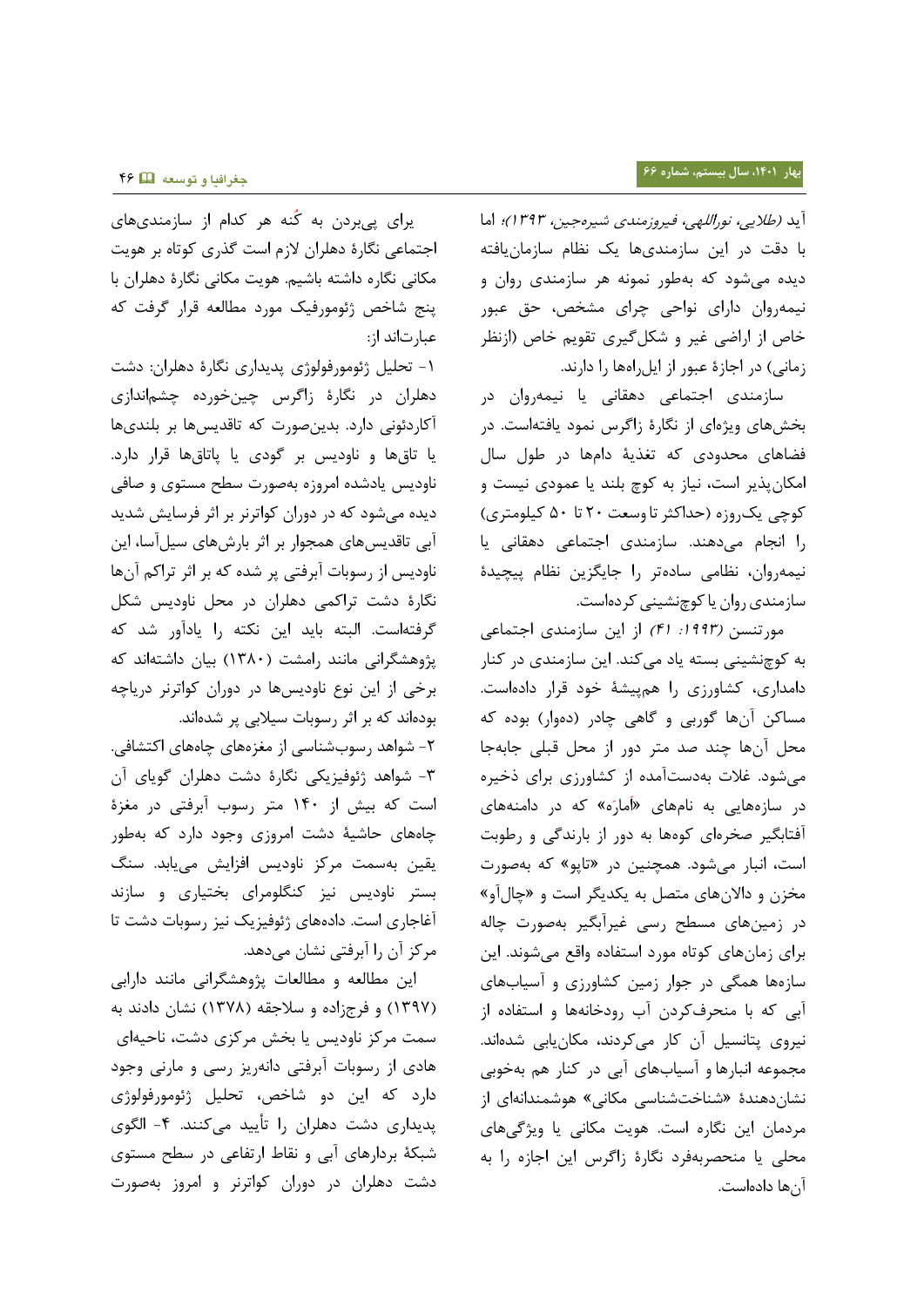مرکزی را شاهدی بر دریاچهایبودن آنها میداند. در اینجا نیز تپه های باستانی دال بر وجود دریاچه است؛ بنابراین، براساس این شاخصها دریاچهایبودن دشت دهلران تأیید شد. با بررسی ژئومورفولوژی منطقه، ایجاد تنگ عنبر در تاقدیس جبال حرمین )شکل 8( سبب تخلیۀ آب دریاچه بهمرور زمان شده و خشکی آن را رقم زده است و دشت مستویدهلران بر بستر خشکیدۀ دریاچه بهوجود آمد. در کنار و بستر این دریاچه در گذشته تا به امروز سازمندیهای اجتماعی نگارۀ دهلران شکل گرفتهاند.

بردارهای آبی همگرا بوده که به سمت مرکز ناودیس جریان داشته و دارند. این همگرایی بردارهای آبی و نقاط ارتفاعی حاکی از وجود حوضۀ انتهایی بسته در دورانکواترنر و حتی امروز دارد.هرچند که درحالحاضر حوضهٔ بسته نیست. ۵- تپههای باستانی بسیاری مانند علی کُش، چُغا سفید، اشرفآباد و عقرب در سطح مستوی دهلران )شکل1( از دورههای مختلف وجود دارند و در بیشتر این تپهها خردههای سفال دیده شدهاست. رامشت )2548( در مقالۀ »دریاچههای دوران چهارم بستر و تبلور مدنیت در ایران »وجود تپههای باستانی در بستر یا حاشیۀ اغلب چالههای ایران



**شکل :2 نقشۀ دشت دهلران سال 1161 میالدی، اقتباس از هول باستانشناس آمریکایی** تهیه و ترسیم: نگارندگان، <sup>2888</sup>

مستوی دهلران و موقعیت تپههای باستانی را نشان میدهد )شکل 1(. وی بیان داشت: »دالیل باور کردنی وجود دارد که در دورههای پیش از تاریخ، این فرورفتگی یک تاالب کمعمق بود که امروزه با سیلت پر شدهاست. فرورفتگی یادشده در طول بارشهای زمستانی با

فرانکهول<sup>'</sup> باستانشناس آمریکایی درکتاب «اکولوژی انسانی و ماقبل تاریخ دشت دهلران<sup>»۲</sup> سال۱۹۶۱م )2588 ش(، نقشهای از نگارۀ دهلران رسم کرده که در آن بازماندهای از یک تاالب کمعمق در میانۀ دشت

 $\overline{a}$ **1-Frank Hole** 

**2-Prehistory and Human Ecology of The Dehluran Plain**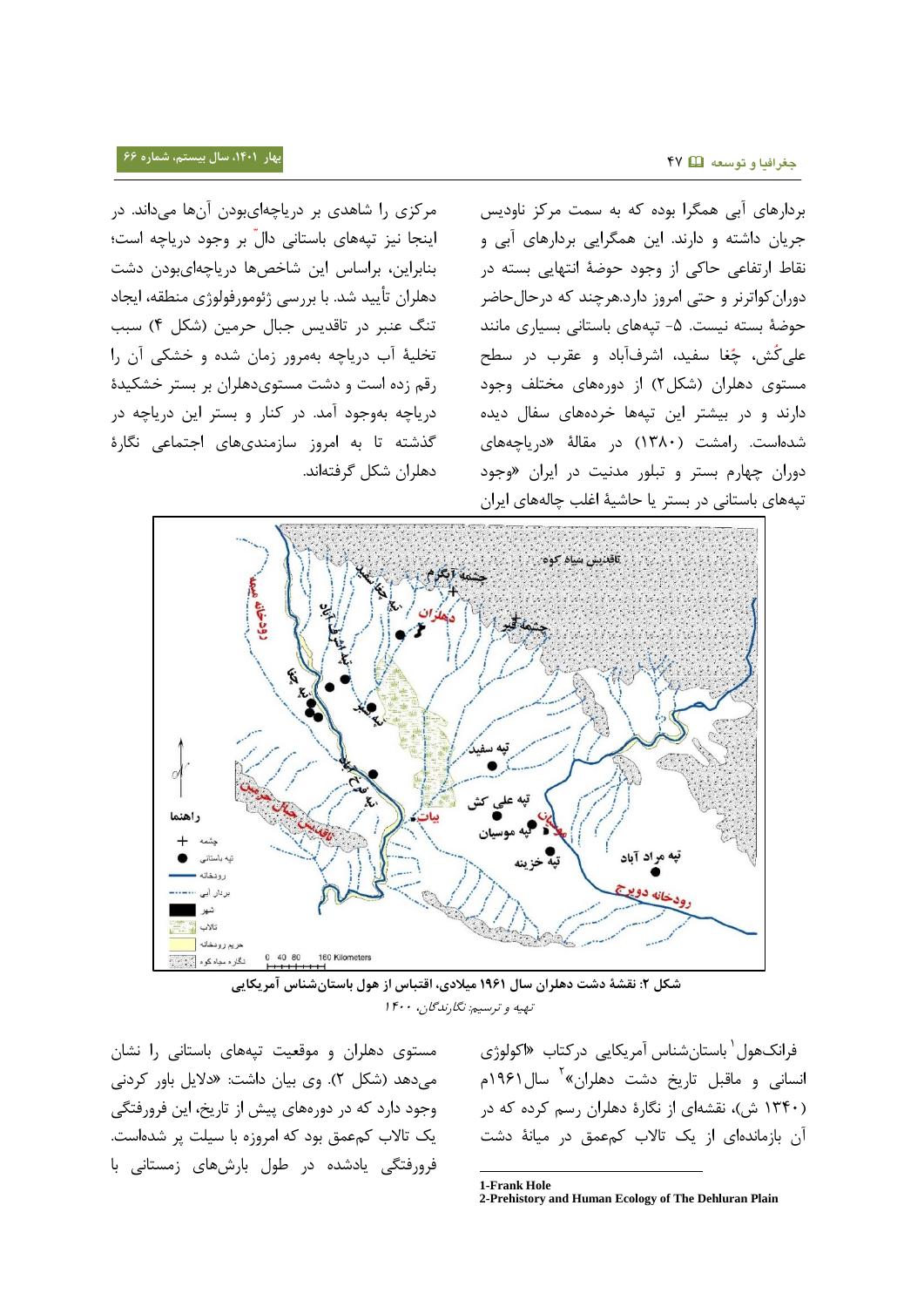سیلهای دورهای پر میشد. سکونتگاههای باستانی در دو طرف این تاالب دیده میشود و هیچ شاهدی برای سکونت در این محل )فرورفتگی( مشاهده نشد« *,Hole( (15* .*1969:* اگر نقاط تپههای باستانی در )شکل1( با خطی بهم وصل شوند، حد دریاچه دیرینه مشخص می- شود که کشیدگی در جهت شمالغربی-جنوبیشرقی دارد.دریاچه و تپههای باستانی نشاندهنده گذشته این مکان هستند. تاالب، بازماندۀ دریاچۀ دیرینۀ دهلران بوده و تپههای باستانی، نشان از سکونت سازمندیهای اجتماعی در پیرامون دریاچه دارد. در 4888 سال ق.م دریاچه یا پایابی در این قسمت وجود داشتهاست که *سازمندی هورنشینی*` در کنار آن تبلور یافت و امروزه بازماندۀ آنها بهصورت تپههای باستانی پیرامون تاالب چیدمان یافتهاند. با توجه به هویت مکانی نگارۀ دهلران که پیشتر شرح دادهشد، سیالبهای ناگهانی مواد دانهریز سیلتی را در پایاب و پیرامون آن تهنشین میکردند که سبب ایجاد رطوبت و خاک قابلکشت و حاصلخیز میشد. این پایاب مأمن ماهیها و پرندگان نیز بود. این روند تا 8888 سال ق.م ادامه داشت. الگوی این سازمندیها نشان میدهد ساکنان در کنار زمینهای مرطوب آن قرار میگرفتند؛ چراکه آنها برای محصوالت

زدند. یا با جابهجایی سازمندیها، از راه زمینبومهای<sup>۲</sup> چراگردی سازگاری یافتند که در تپۀ خزینه آثاری از دیرکهای سیاهچادر کشف شد (*طلائی و همکاران، ۱۳۹۳:* 248( که نشان از زندگی کوچنشینی دارد. در 8888 تا 5288 پ.م سازمندی فرخآبادمرکز اداریبرایصدورقیر از چشمههای قیر<sup>۵</sup> به شوش و بینالنهرین (*مجیدزاده،* :2534 54( شد. با وجود نوسانهای قالب توجه اقلیمی و خشک شدن دریاچه، جمعیت بهنسبت کمی تا زمان ساسانیان و اوایل دورۀ اسالمی در آنجا باقی ماند. درآن زمان سطح زمینهای موجود قابلکشاورزی و مسیلهای دستساز طوالنی در عرض دشت ساخته شد و آسیابهای آبی نیز مورد بهرهبرداری قرار گرفتند. بهنظر میرسد سرمایهگذاری هنگفتی در کشاورزی آنجا به پیروی از فرمان امپراتوری بزرگ انجام شدهباشد. درنتیجۀ تغییر هویت مکانی، که منجر به کوچک و فصلیشدن تاالب شد، ساکنان نگاره دهلران دشت را در حدود 2138 ق.م ترک کردند و آن را به دستان کوچنشینان دامدار (شکل ۳) تا بهامروز سپردند<sup>۶</sup> *(نیلی،*  $.7919Y$ 

**1- Horneshini**

-

.

<sup>1</sup>بی مانند گندم و جو به آبیاری متوسل نمیشدند<sup>۲</sup>

در دورۀ حرارتی، پایاب یا تاالب رو به خشکی

گذاشت و به حدود نصف اندازۀ اصلی|ش رسید. این روند خشکی در بقایای گیاهی تپۀ باستانی علی *کُ*ش <sup>۳</sup> و تپۀ سبز که در کنارۀ تاالب بودند نیز منعکس شد *,Hole( (45* .*1969:* این روند سبب تغییر هویت مکانی نگاره شد و ساکنان این سازمندیها کشاورزی در پیرامون دریاچه را رها کرده و دست به خلق تکنیک آبیاری ابتدایی در 3388 تا 3888 ق.م در تپه سبز )مجیدزاده:2534، 71(

l

**<sup>-2</sup> همین روش در ده بیات در نخلستانهای آنها در زمان قاجار استفاده میشد؛ زیرا آب در آن قسمت بهصورت پایابهای کوچکی وجود داشت که ریشۀ نخلها در آب قرار داشت و نیاز به آبیاری نبود.**

**<sup>-1</sup> در الیهنگاری تپۀ علیکش، سه وقفه استقرار دیدهشد. هر الیۀ فرهنگی با الیهای از ماسۀ بادی از الیۀ باالیی جدا شدهبود که نشان از خشکی تاالب در آن دوره بودهاست )دارابی، 1111(.**

**<sup>4</sup> -Herding system**

**<sup>-4</sup> در شمالشرقی دهلران امروزی**

**<sup>-6</sup> ایل زنگنه و زوله، ترکاشوند و حسنوند برای قشالق به نگارۀ دهلران کوچ میکنند.**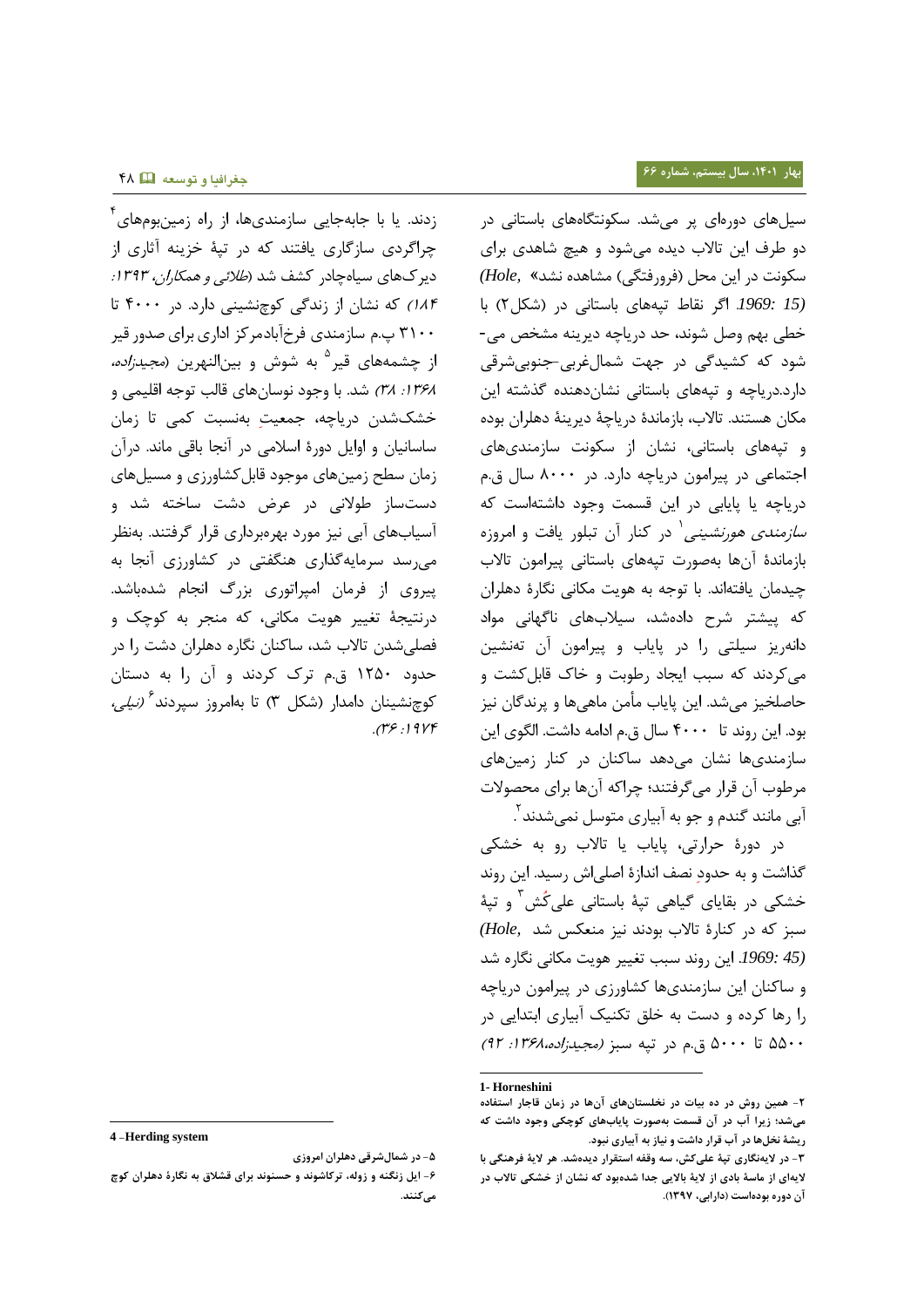



**شکل :1 چرای دام )گوسفند و بز( در دشت دهلران نزدیک تپه فرخآباد، در شمال عکس سیاهکوه دیده میشود.** *Frank Hole, 1969*:مأخذ

هزار نخل دارد. زمینهای بیات مثل چمن نزدیک به آب هستند و در خود نخلستانها، آب چشمه است که از زمین جوشیده آبیاری میشوند یا ریشۀ نخل در آب است و احتیاجی به آبیاری ندارد. وی با بررسی بیش از 38 قباله خرید و فروش نخلستان، زمین، طاحونه (آسیاب آبی)، عمارت و جای حوش(خانه) در دهلران بین سالهای 2242 تا 2138 ه.ق -از اواسط دورۀ زندیه تا اواسط دورۀ قاجاریه- این نتیجه را میگیرد که قریۀ دهلران تا اواسط دورۀ قاجار منطقهای آباد و مسکون بوده که دارای نخلستانهای بسیار نیز بودهاست.

سراوستن هنری الیارد فرانسوی در سال 2448م )2131 ه.ش( در سفری به دهلران، آن را روستایی در میان نخلستان انبوه توصیف کردهاست. در آن موقع سال (اول ژانویه) روستا خالی از سکنه بوده و اهالی برای چراندن گله و رمههای خود به مراتع خود کوچ کردهبودند (لایارد، ۱۳۶۷: ۳۰۳).

حمدالله مستوفی در قرن هشتم ولایت «بیات» را منطقهای آباد یاد کرده که دارای باغستان، زراعت و نخلستان بودهاست. در دورۀ قاجار، محمود میرزا قاجار )2132-2128 ه.ق( در سال 2183ه.ق )2184 ه.ش( از دهلران و ده بیات نام میبرد. »دهلران صد خانوار داشته و دارای نخلستانی بوده که نیمی به طایفۀ دیناروند و نیمی به عرب بنیالم تعلق دارند. ده بیات نیز دارای نخلستان بودهاست، ولی آب خوبی ندارد«. مرادی مقدم )2573( براساس اسناد سال 2143 ه.ق در خصوص قریۀ دهلران و بیات چنین آوردهاست: قریۀ دهلران و بیات در یک جلگه هستند. قریۀ دهلران دارای نخلستان (۷ هزار نخل) و ده تا پانزده سکنه خانوار دارد. آبیاری نخلستانها از آب چشمههای سر گرو که چهار آسیاب را میگرداند، تأمین میشود. نخلستانهای دهلران از چشمههای آبگرم دهلران شروع میشدند و تا منطقۀ طرفائیه در بیات ادامه داشتند. فاصلۀ دهلران تا قریۀ بیات دو فرسخ است. قریۀ بیات یک قلعه و نخلستانهای با 3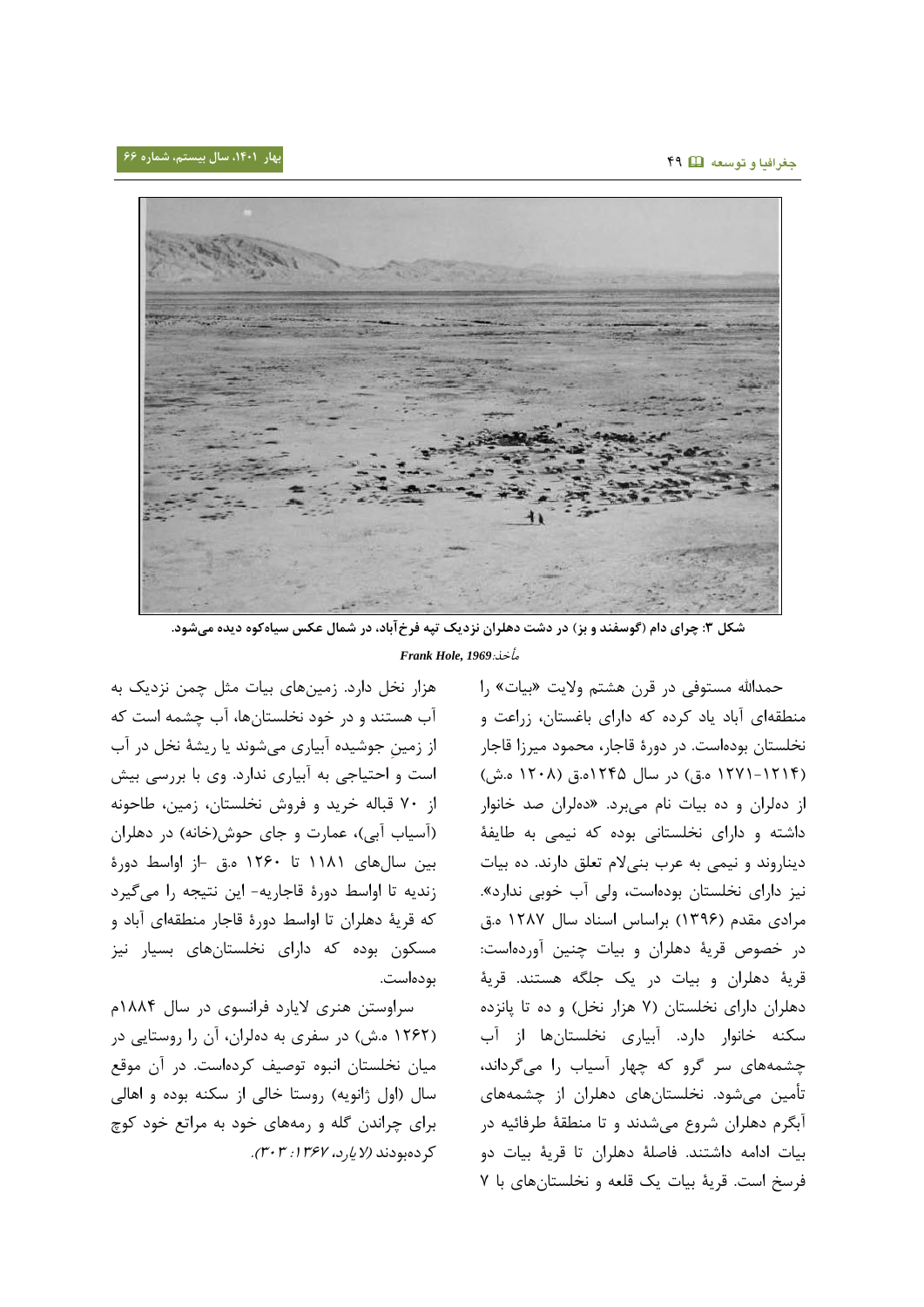## **جغرافیا و توسعه** 38

بهنظر می<sub>ا</sub>رسد سازمندی آنها *نیمهکوچنشینی* بودهاست که درفصل برداشت محصول خرما )تابستان( به روستا بازمیگشتند. در اثر ناامنی و یورشهای عشایر عرب مرزی، مردم ده و نخلستانها را رها کردند و به کوهستان پناه بردند و در نبود آنها، نخلستانها بر اثر خشکسالیهای پیدرپی و سیالبهای ویرانگر که هر چند سال یک بار در دهلران و بیات رخ میداد، از بین رفتند. در اثر تغییر فضا سازمندی کوچنشینی برای این نگاره تعریف شد که دو گروه متفاوت ایل کوچنشین (لر) و عشایر (عرب) در دو زمان در این نگاره حضور مییافتند. لرهای کوچنشین، زمستانها در این دشت مستقر میشوند و در تابستان به چراگاههای کوهستانی خود کوچ میکنند. عشایر عرب بین چراگاههای تابستانی فقیر از پوششگیاهی، حوضههای رودخانۀ تیگرا )دجله( و دهلران کوچ میکنند و در ماههای تابستان جایگزین ایل لر میشوند )در سالهای دهۀ 18 و 58 ه.ش براساس مشاهدۀ هول). در سال ۱۳۱۶ ه.ش دهلران در فرمان تختهقاپو به »بخش« شهرستان ایالم و سپس در سال 2585 ه.ش به شهرستان تغییر یافت که سازمندی شهرنشینی اجباری برای کوچنشینان آن بودهاست. طایفهها (ایل کایدخرده و خانوارهایی از ایل کُرد) در زمینهای وراثتی و مراتع قشالقی خود ساکن شدند 2 و سازمندی شهرنشینی دهلران را گسترش دادند و سازمندی روستایی نیز برای بیات تعریف شد. وضعیت سازمندی روستایی و شهری در شکل )8( نشان دادهشدهاست.<sup>۱</sup>

رزمآرا در سال 2518 دهلران را این گونه توصیف کردهاست: جمعیت دهلران ۱۰۰ خانوار (۲۰۰۰ نفر) بوده و در جلگۀ فاقد درختی قرار داشتهاست که آب کافی هم ندارد. نظریان در کتاب جغرافیای شهری ):2543 37( آوردهاست که: سال 2523 ه.ش، شهرستان ایالم یکی از شهرستانهای استان کرمانشاهان )استان پنجم) و دهلران یکی از بخشهای شهرستان ایلام محسوب میشد. در سال 2585 ه.ش بخش دهلران به شهرستان تبدیل شد. شاولی (۱۳۸۷: ۲۲) بیان میکند: »دهلران در گذشته منطقهای آباد بودهاست و بنا به روایات ریشسفیدان از دهلران تا بیات سراسر پوشیده از باغ و درخت بودهاست. دهلران و بیات در دوران والیگری حسنخان )دورۀ قاجار(، آباد و مسکون بود«. رضاییخواه ):2547 38( بیان میکند بسیاری از ریشسفیدان دهلران میگویند: از دهلران تا شهر علیغربی عراق بهطور پیوسته از درختان نخل پوشیده بود و ما در سایه همین درختان به کشور عراق میرفتیم.

از این نوشتهها چند نتیجه دریافت میشود: دهلران و بیات با نام والیت، ده، قریه و روستا نام برده شدهاند؛ بهطور مثال در اسناد تاریخی دورۀ قاجار ویژگیهای قریۀ دهلران مانند حد و حدود باغها، حصار قریه، خانه، جای حوش و عمارت بهروشنی در آنها اشاره شدهاست. در این نوشته به نوع زندگی ساکنان اشاره نشدهاست؛ اما الیارد فرانسوی )2448م( اشاره داشت که دهلران خالی از سکنه بوده و اهالی برای چراندن گله و رمههای خود به مراتع خود کوچ کردهبودند که زمان آن اول ژانویه (دی ماه) بودهاست.

l

**<sup>-1</sup> قبل از جنگ، بیش از 14 درصد ساختمانها از گل، خشت و چوب )معماریسنتی( ساخته شدهبود و 14 درصد بقیۀ شامل ادارههای دولتی و خانۀ مردم مرفه شهر از مصالح آجر، سیمان ساخته شدهبود )مرادی1131،(.**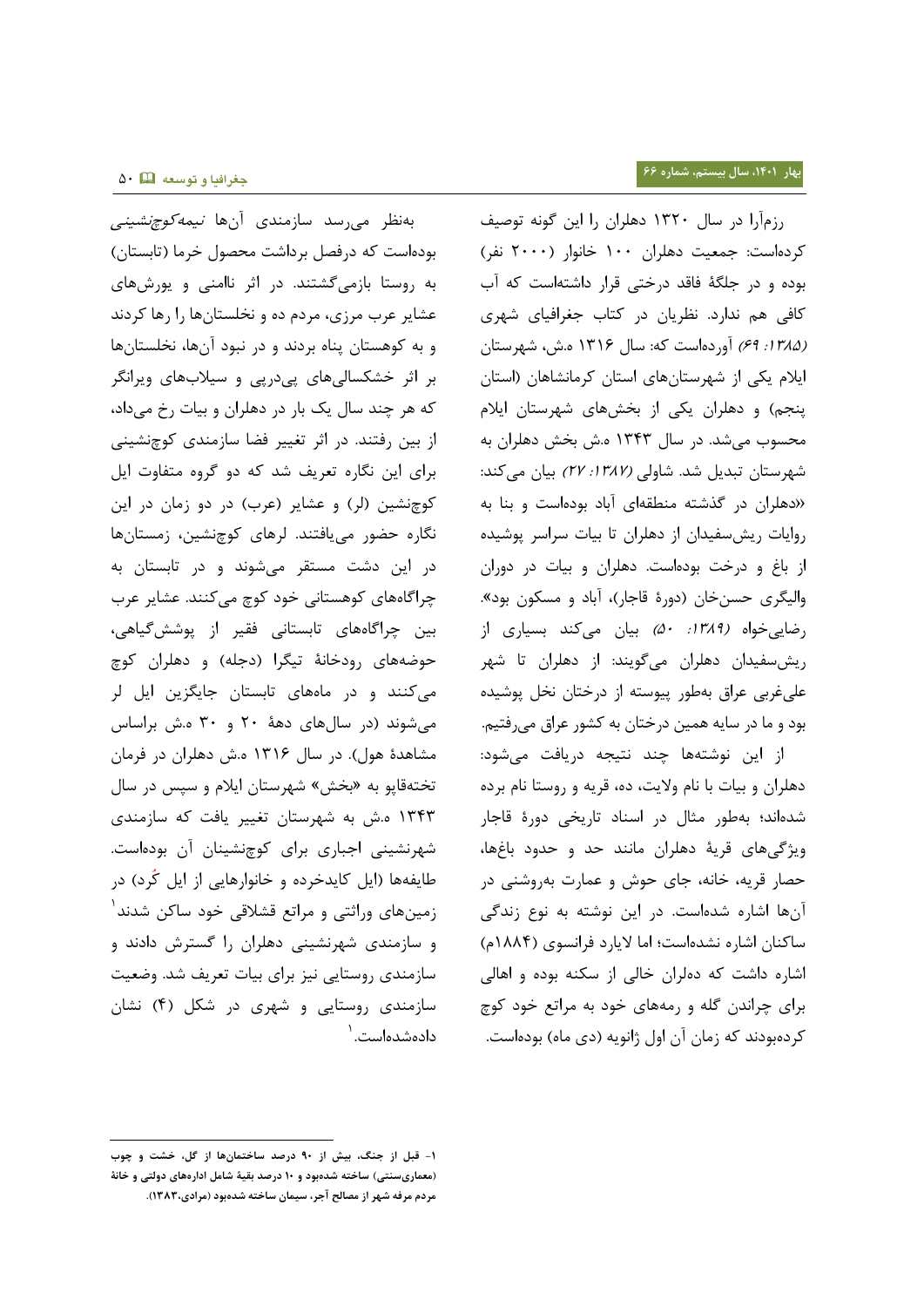

تهیه و ترسیم: نگارندگان2888،

سال 2553ه.ش در نگارۀ دهلران عالوهبر بخش دهلران، سازمندی روستایی به شمار انگشتان دست مانند موسیان )سکونتگاه پراکنده 3 تا(، صبععنبر (سکونتگاه پراکنده ۳ تا)، عین گرزان (سکونتگاه پراکنده 5 تا( و دهکدۀ جدید هم بهوجود آمدند. در سال 2583 موسیان هم تبدیل به سازمندی شهری شد. در سال 2572 دو سازمندی روستایی امامزاده اکبر و فرخ آباد نیز در نگارۀ دشت دهلران به وجود آمد. با توجه به نظریه »دریاچههای دوران چهارم، بستر تبلور و گسترش مدنیت در ایران )2548« سازمندی شهریدهلران و موسیان در حاشیه دریاچه دیرینه بنا شدهاند و مدنیت 2 آنها روستاشهری است. هرچند براساس قانون اجباری

یکجانشینی )تختهقاپو( بوده است.بنابراین، ازنظر ژئومورفولوژیشناختی، اگر نگارهای هویت مکانی شاخص روستا یا شهری نداشته باشد، هرگز روستا یا شهری تبلور عینی پیدا نمیکند. هویت مکانی نگاره دهلران و ارتباط زمین-متنها با یکدیگر نوع روابط اجتماعی را شکل میدهند و سطح مطلوبی برای آغازگاه جمعی انسانها بهوجود میآورد که به آن شناختشناسی مکانی گفته میشود.

## **نتیجه**

1

پژوهشگران مارکسیست در برخورد با سکونت روان یا کوچنشینی در ایران، آن را بازماندۀ دورۀ کمون اولیه و برخی دیگر آن را گونهای از فئودالیسم درنظر گرفتند. گوردن چایلد هم در نظریهاش به طرز غیرمنصفانه و گمراهکنندهای این نوع سازمندی را بدوی میپندارد و آن را فاقد هر نوع مدنیت میداند. وی واژۀ شهر و

**<sup>-1</sup> در دورۀ معاصر در بطن شهرهای جدید، مناطقی از شهر محل سکونت مهاجران روستایی یا اقلیتهای مهاجر از کشورهای دیگر است یا روستایی که در شهر قرار دارد و هنوز بافت روستایی خود را داراست، در جغرافیای شهری روستاشهر گویند. در ژئومورفولوژی شناختی، روستاشهر به شهرهای کوچکی گفته میشود که بافت و شکل روستایی دارند، اما زندگی به سبک روستایی در آنها دیده نمیشود.**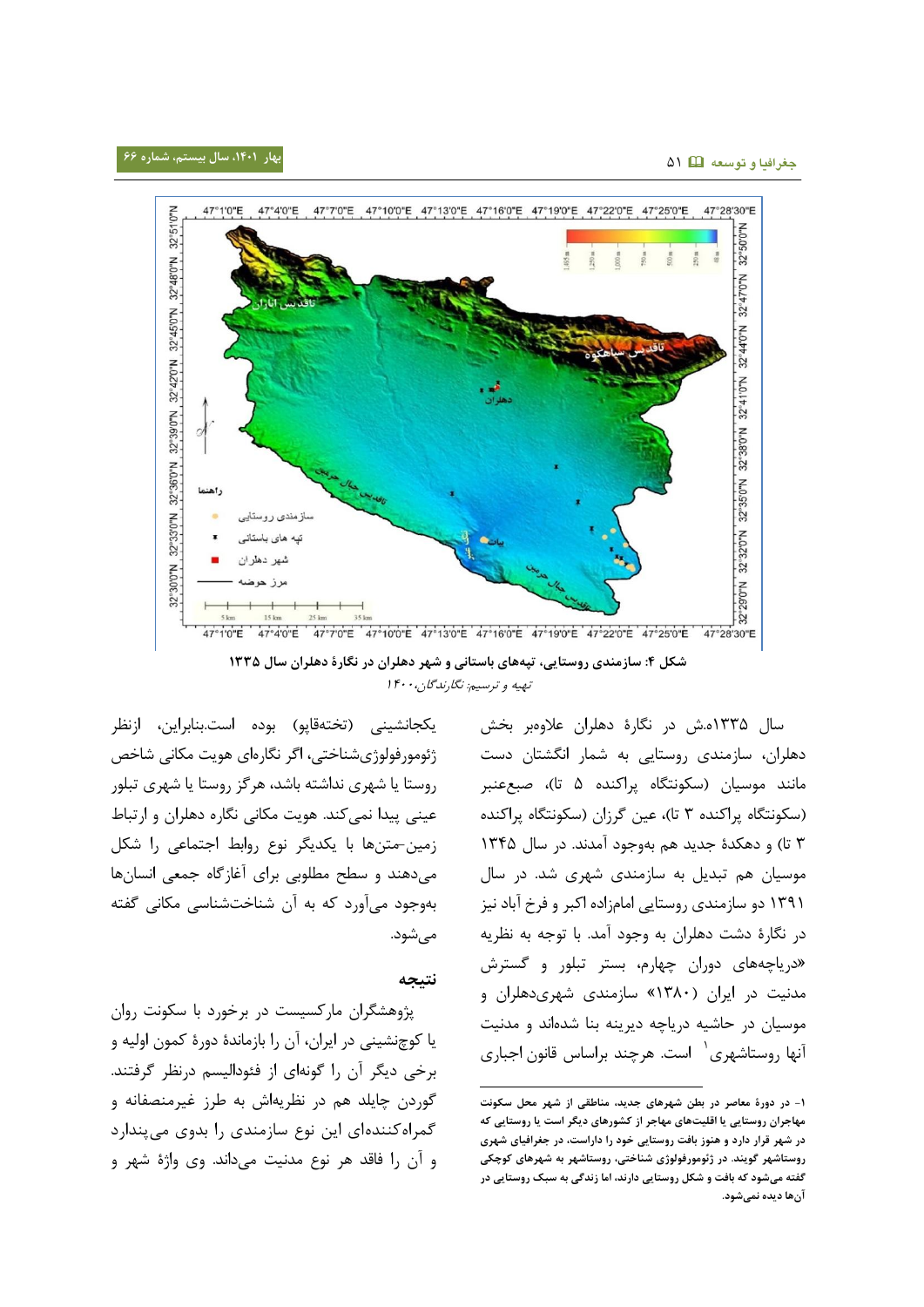-1 سازمندیهای اجتماعی براساس هویت مکانی با یک آغازگاه شکل میگیرند که بر حسب نوع هویت مکانی الگوی همزیستی ویژهای تشکیل میشود. -5 سازمندیهای روستاشهری، سازمندی روستایی، سازمندی کوچنشین و نیمهکوچنشین در فضای مشترک کنار هم دیده میشوند و هیچ یک تکاملیافتۀ دیگری نیست.

## **منابع**

- اصغری، امیررضا )2573( مقیاسها و روشهای اندازهگیری و تقسیم آب در ایران، پژوهشنامۀ تاریخ اجتماعی و اقتصادی. پژوهشگاه علومانسانی و مطالعات فرهنگی. سال پنجم. شمارۀ دوم. صفحات ١۶-١.

http://economichistory.ihcs.ac.ir/article\_1992\_0628 0e040702ca7dad8a80e2beda9fe3.pdf</ArchiveCop ySource></Article>

- پاپلی یزدی، محمدحسین، مجید لبافخانیکی (۱۳۷۷). واحد تقسیم آب در نظامهای آبیاری سنتی (فنجان)، فصلنامۀ تحقیقات جغرافیایی. دورۀ .25 شمارۀ 1-5 )پیاپی 87-38(. صفحات .3-83

http://ensani.ir/fa/article/233375/

- جوادی، رقیه )2572(. اندیشههای فلسفی مارکس، مجلۀ پارسه. شمارۀ -27 .24 صفحات .35-37 <http://journal.richt.ir/mbp/article-1-444-fa.html>

- دارابی، حجت )2573(. بازنگری الیهنگاری تپۀ علیکش دشت دهلران، پژوهشهای باستانشناسی ایران. دورۀ .4 شمارهٔ پیاپی ۱۶. بهار ۱۳۹۷. صفحات ۴۷-۲۷.

https://nbsh.basu.ac.ir/article\_2298\_e90525a5b59ab f804ed563b25ffa2761.pdf</ArchiveCopySource></ Article> - رضاییخواه، احمد )2547(. عوامل مؤثر بر مدل توسعۀ فیزیکی شهر دهلران، دانشکدۀ علوم اجتماعی و اقتصادی. گروه جغرافیا. پایاننامۀ کارشناسی ارشد. استاد راهنما: نفیسه مرصوصی. دانشگاه پیام نور.

http://pnuna.ac.ir - رامشت، محمدحسین )2548(.دریاچههای دوران چهارم، بستر تبلور و گسترش مدنیت در ایران، فصلنامه تحقیقات جغرافیایی. دوره ۱۶. شماره ۱. صفحات ۱۱۱-۹۰. <http://georesearch.ir/article-1-1032-fa.html>

**بهار ،0410 سال بیستم، شماره 66**

شهرنشینی را با مردمان غیربدوی همراه میکند؛ بدین معنا که یکجانشینی را تکاملیافتۀ زندگی کوچنشینی میدانند. برخالف نظریههای یادشده، در دیدگاه تأویلی انسانها در فهم و درک نگاره از خرد عاطفی استفاده میکنند و سازگاری آنها انفعالی نیست. کشف نسبتها درنگاره باهمکاری جمعی، » آغازگاه « ایجاد سازمندیهای اجتماعی را منعکس میکند؛ بنابراین، سازمندی کوچنشینی در کنار سازمندیهای روستایی و شهری همواره وجود داشتهاست و این »هویت مکانی« نگاره است که ایجاد این نوع سازمندی را به آنها ارزانی داشتهاست. در نگارۀ دهلران از 4888 هزار سال ق.م سازمندهای اجتماعی بهصورت هورنشینی بوده و سپس از قرن هشتم تا به امروز سازمندیها، خود را به نمود سازمندیهای نیمهکوچنشین و کوچنشینی تغییر دادهاست. در سالهای اخیر نگارۀ زاگرس شاهد جادههای فراوانی در دل خود است و به کوچنشینان این بینش را داد که مجدد این فضا را خوانش کنند و براساس آن تغییری در نوع کوچ خود ایجاد کنند و ماحصل آن «کوچنشینی ماشینی» بهوجود آمد که نشان از تحول در روند کوچنشینی است و نه ازبینرفتن کامل آن. البته این نوع کوچ در فضای نگاره زاگرس تغییرات و تحوالتی را در پوشش گیاهی ایجاد خواهد کرد که تنوع پوشش گیاهی را تغییر خواهد داد. زیرا کوچ به روش سنتی با عبور از ایلراهها سبب پراکندگی بذر گیاهان میشد. پیامد این نوع کوچ در سالهای آینده پدیدار خواهد شد. همزمان با تغییر در فضا یعنی قانون تخته قاپو، سازمندیهای روستاشهری نیز بهوجود آمدند. گزارههای زیر از نظریۀ «شناختشناسی مکانی» در نگارۀ دهلران با روش گراندد تئوری بهدست آمدهاست: -2 سازمندهای اجتماعی در ایران از نظریۀ مارکس و گوردن چایلد پیروی نمیکنند و با هویت مکانی یا تغییر نسبتها در فضا رابطۀ مستقیمی دارند.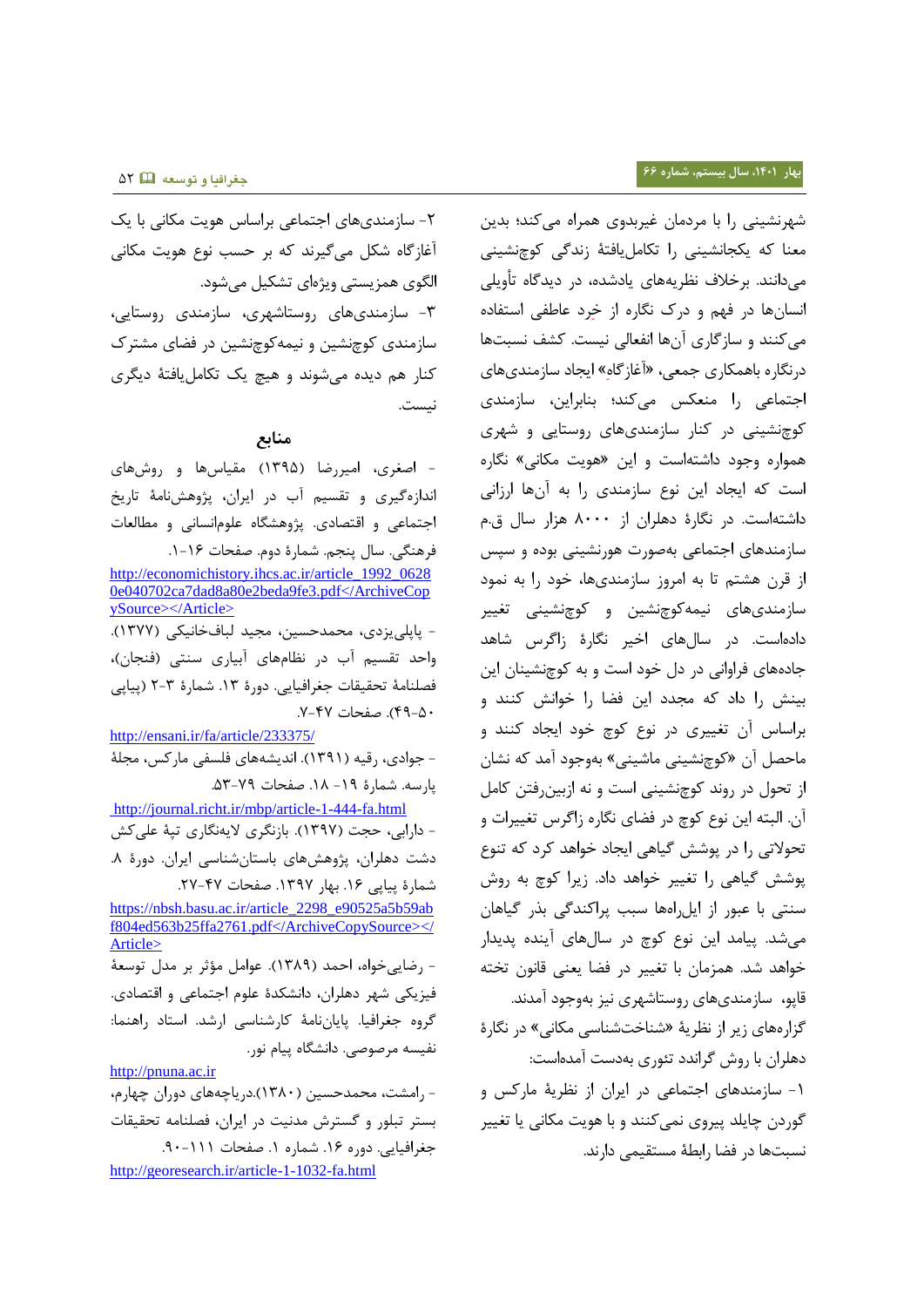- طالیی،حسن؛ علی نوراللهی؛ بهمن فیروزمندیشیرهجین )2575(. قوم باستانشناسی کوچنشینی و ایلراههای غرب زاگرس مرکزی، جامعهشناسی تاریخی. دورۀ ۶. شمارۀ ۲. پاییز و زمستان. صفحات .235-278

http://ensani.ir/fa/article/journal-number/38122/ - عظیمیراد، صمد؛ شهرام روستایی؛ داود مختاری؛ سید اسداله حجازی؛ مجتبی یمانی )2573( دیرینۀ ژئومورفولوژی سکانسهای دریاچهای و تأثیرات آن بر مدنیت منطقۀ سیمره، فصلنامۀ کواترنری ایران. دورۀ ۳. شمارۀ ۲. تابستان ۱۳۹۶. صفحات ۰۵-۹۱-۹۱.

<http://journal.iranqua.ir/article-1-407-fa.html> - عالیی طالقانی، محمود ) 2543 (. ژئومورفولوژی ایران، نشر قومس.

http://ghoomes.ac.ir

- فرج زاده، منروچهر ؛ عرزت الره سرالجقه ) 2534 (. ارزیرابی بالقوهٔ آبهای زیرزمینی بـا اسـتفاده از سیسـتم اطلاعـات جغرافیایی (منطقۀ مورد مطالعه: دشت دهلران)، مـدرس. علوم انسانی. شمارۀ ۴. زمستان.

<http://ensani.ir/fa/article/journal-number/26918/> - فتوحی، صمد ) 2543 (. سیستم هرای ژئومرفیرک پالیرای داراب، رساله دکتری. استاد راهنما محمدحسرین رامشرت . رشته ژئومورفولـوژی.گـروه جغرافیـای دانشـگاه اصـفهان. دانشکده جغرافیا و برنامه یزی. دانشگاه اصفهان.

http://geo.ui.ac.ir - قاجـار، محمـود میـرزا (١٣٩٠). عهـد حُسـام (سـفرنامۀ لرستان و خوزستان سال 2183 ق( ، به کوشش ایرج افشار. انتشارات مرکز پژوهشی میراث مکتوب. http://mirasmaktoob.ir

- الیارد، سراوستن هنری ) 2533 (. سفرنامه الیا رد، مترجم مهراب امیری. انتشارات وحید. تهران.

http://avval.ir - محمدیان، عبرت )3 257 (. نسبی گرایی در ژئومورفولوژی شهری نمونه موردی: منطقه شهری اهواز، رسراله دکترری . اساتید راهنما امیر صفاری، محمدحسـین رامشـت، رشـتۀ ژئومورفولوژی. دانشکده علوم جغرافیایی. دانشگاه خو ارزمی. http://gs.khu.ac.ir

-رامشت،محمدحسین؛امیر صفاری؛ امیر کرم؛عبرت محمدیان )2573( .نسبیگرایی در ژئومورفولوژی،پژوهشهای جغرافیای طبیعی.مقالۀ ۲. دورۀ۴۹. شمارۀ ۱. بهار ۱۳۹۶. صفحات ٢٠-١. https://jphgr.ut.ac.ir/article\_78487\_97ec87dbc82a6f 3d4953b1b463b8856c.pdf</ArchiveCopySource></ Article> - رامشت، محمدحسین )2572(. نقشههای ژئومورفولوژی (نمادها و مجازها)، انتشارات سمت. صفحات ١٩٠-١. http://samt.ac.ir - ریویر، کلود ) 1825 (. درآمدی بر انسان شناسری، ترجمره ناصر فکوهی. نشر نی. http://nashreney.ac.ir - سلگی، لیال؛ محمدعلی زنگنره اسردی ؛ عبررت محمردیان ) 2574( . پدیدارشناسی در ژئومورفولوژی،جغرافیا و توسعه. شمارة ۵۴. صفحات ۲۱-۱. [https://gdij.usb.ac.ir/article\\_5832\\_07a4294a87376d](https://gdij.usb.ac.ir/article_5832_07a4294a87376dd4ee70dbb98d79228b.pdf%3c/ArchiveCopySource%3e%3c/Article) [d4ee70dbb98d79228b.pdf</ArchiveCopySource></](https://gdij.usb.ac.ir/article_5832_07a4294a87376dd4ee70dbb98d79228b.pdf%3c/ArchiveCopySource%3e%3c/Article) [Article>](https://gdij.usb.ac.ir/article_5832_07a4294a87376dd4ee70dbb98d79228b.pdf%3c/ArchiveCopySource%3e%3c/Article) - سلگی، لیال )2577(. پالئوژئومورفولوژی چاله سبزوار و نقش آن در هویتآفرینی مدنیت شهری، رساله دکتری. اساتیدراهنما اسدیزنگنه و رامشت، دانشگاه حکیمسبزواری. http://www.hsu.ac.ir - سلگی، لیال؛ محمدعلی زنگنره اسردی ؛ عبررت محمردیان ) 2577( . پرالئوژئومورفولوژی چالره سربزوار و نقرش آن در هویتآفرینی مدنیت شـهری، مجلـهٔ ژئومورفولـوژی کمّـی. دورهٔ ۹. شمارهٔ ۱. شمارهٔ پیاپی ۳۳. صفحات ۱۷۱-۱۵۶. http://www.geomorphologyjournal.ir/article\_12220 6\_72ad6436da031510e8d6f8e60597150f.pdf</Arch iveCopySource></Article> - شاولی، خدیجه )2543(. تاریخ محلی پشتکوه، مجموعه مقاالت تاریخ محلی. استاد راهنما مرتضی نورایی. http://www.localhistory.ir/file/73/poshtkouh.pdf - شهبازی، عبداهلل )2537(. مقدمهای بر شناخت ایالت و عشایر، نشر نی.

http://nashreney.ac.ir